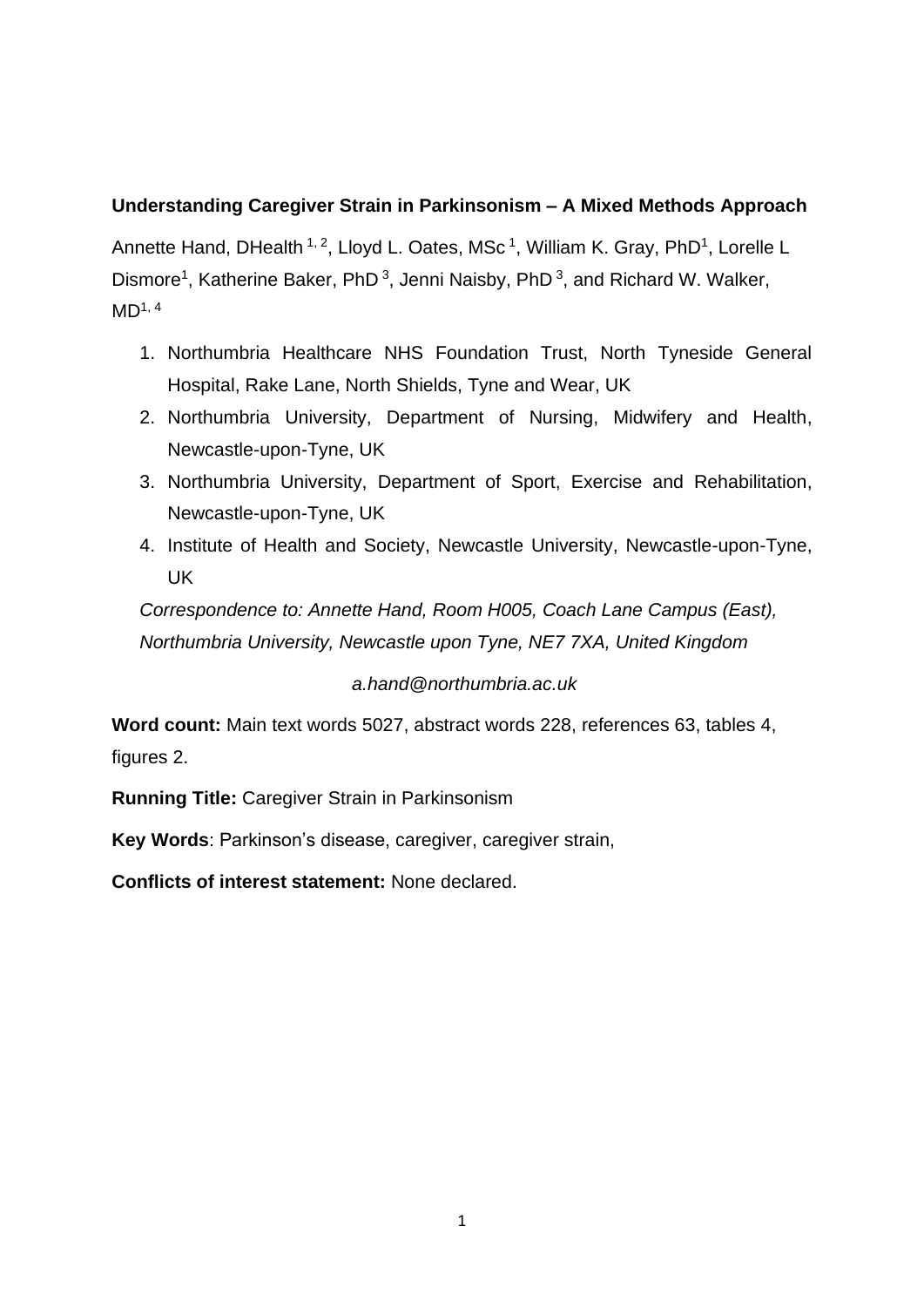#### **Ethical Compliance Statement**

Ethical approval for this study was granted by the Newcastle and North Tyneside 1 research ethics committee (ref: 14/NE/1093). National Health Service (NHS) Trust and Caldicott approval was also sought and granted for the project.

All participants gave written informed consent prior to study inclusion and all participants had the capacity to give informed consent.

We confirm that we have read the Journal's position on issues involved in ethical publication and affirm that this work is consistent with those guidelines.

**Declaration of sources of funding:** This study was part funded by a grant from Parkinson's UK (Ref: G-1310). Northumbria Healthcare NHS Foundation Trust acknowledges the support of the National Institute of Health Research Clinical Research Network (NIHR CRN).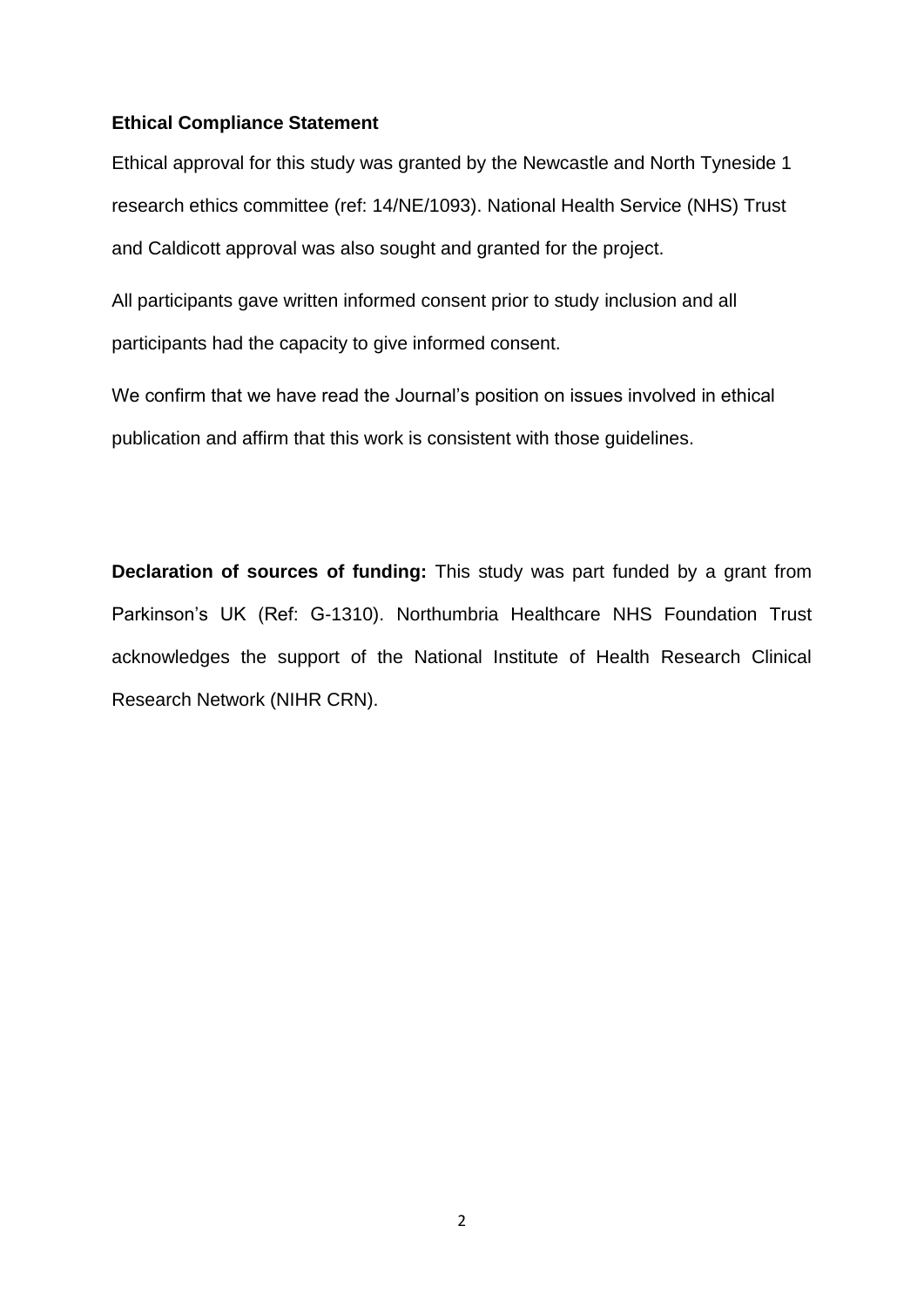# **Abstract**

## **Background**

Parkinsonism, including Parkinson's disease (PD) are progressive neurological conditions. As these condition progress, individuals will need more support with their care needs to maintain independent community-living. Care needs are mainly met by unpaid, informal caregivers, usually close family members or friends. Caregiver strain is thought to lead to the need for care home placement when the caregiver can no longer cope.

## **Objective**

To understand predictors of caregiver strain and its influence on care home placement for people with moderate to advanced Parkinsonism.

## Methods

This is a convergent mixed methods study. Quantitative data, following an adapted stress-appraisal model, were collected on caregiver profile, tasks performed and causes of caregiver strain. Semi-structured, in-depth interviews were conducted with caregivers of people with PD (PwP) who went into a care home during the study period, to develop a deeper understanding of the caregiver role and the factors influencing caregiver strain.

# Results

Quantitative data were collected from 115 patient caregiver dyads. Interviews were conducted with 10 caregivers. A model to predict caregiver strain was developed and predictors of caregiver strain were identified, such as functional disability and poor caregiver sleep.

# **Conclusion**

Our findings further demonstrate the complexity of carer strain. Particular dimensions are identified that need to be addressed within clinical practice to reduce carer strain and support people with Parkinsonism to remain within their own home for as long as possible.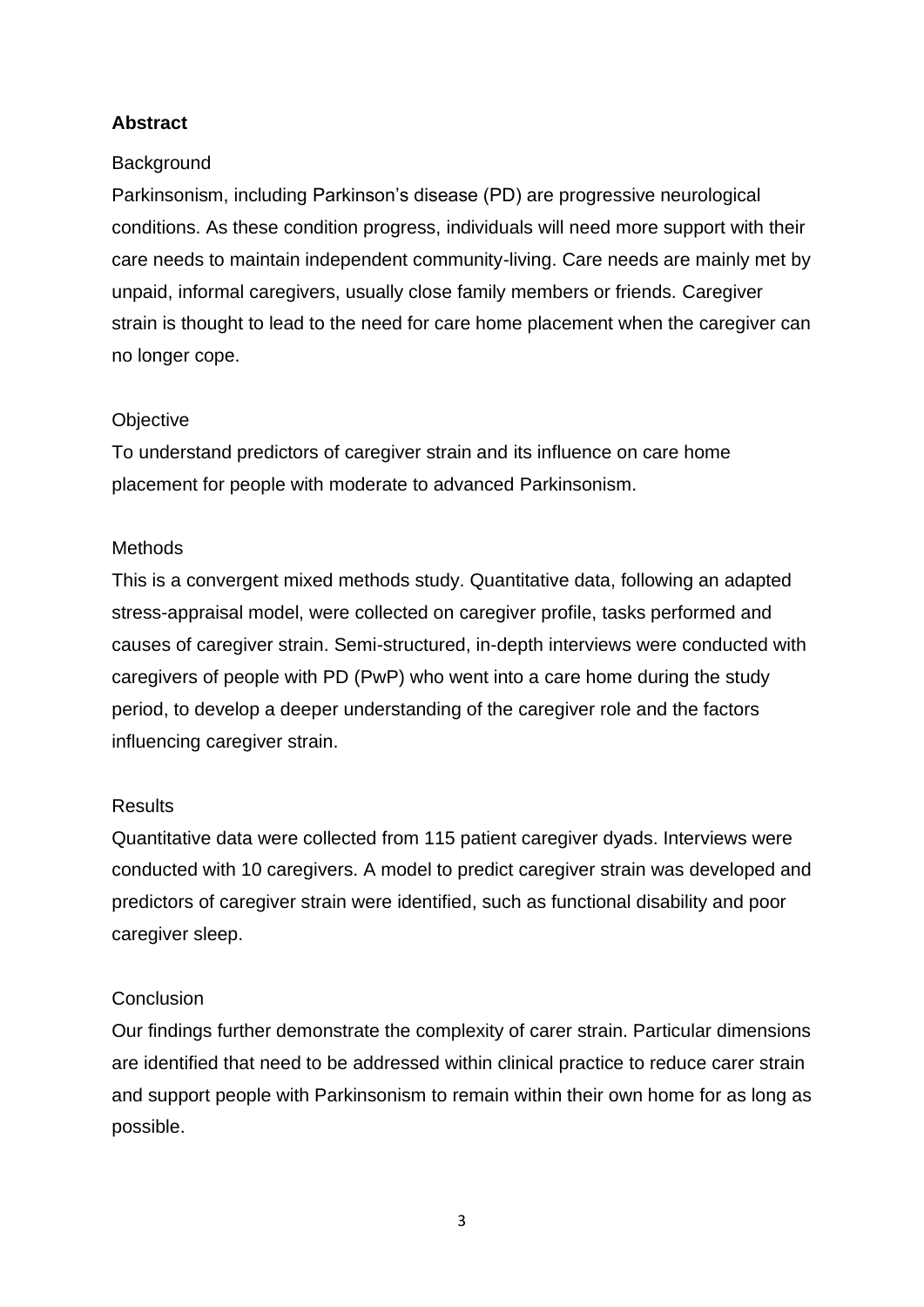### **Introduction**

Parkinson's disease (PD) is the second most common neurodegenerative condition, currently affecting an estimated 145,519 people in the United Kingdom [1]. The prevalence of PD in the UK is expected to rise by 18% between 2018 and 2025 to over 168,000 [1]. PD is a complex condition that results in motor impairments (movement and mobility problems) and non-motor symptoms (sleep problems, cognitive impairment, depression and behavioural changes) [2].

As the condition progresses the person with PD (PwP) usually requires more support and informal caregivers can find themselves taking on increasing physical, economic and emotional support tasks, which can result in reduced quality of life (QoL) for the caregiver [3]. Previous studies have found that family members are the main providers of informal care [4, 5]. Previous work by our team revealed that for people in mid- to late-stage PD, 80.2% received informal care [6]. For these caregivers, the average age was 70.7 years old and 44.3% had at least one health condition which limited their caring role [6]. Caregivers save the healthcare system over £70 000 per person annually in health and social care costs [7]. Caregiver strain has been linked to PwP having increased hospital admissions and length of stay [8] and also to permanent care home placement [9, 10].

There have been two systematic reviews, one examining predictors of psychological impact of being a caregiver and the other examining the influence of demographic and clinical characteristics of PwP on caregiver strain [11, 12], Interpreting the results of studies that employ a range of different clinical assessment scales and strain instruments makes it challenging to provide a valid summary of caregiver strain in PD [13].

There are multiple factors that may influence levels of caregiver strain, as a consequence this is a complex issue to examine. Caregiver strain stress models have been developed to gain a deeper understanding of the influences of intrapersonal and inter-personal variables including stress moderators [14]. Goldsworthy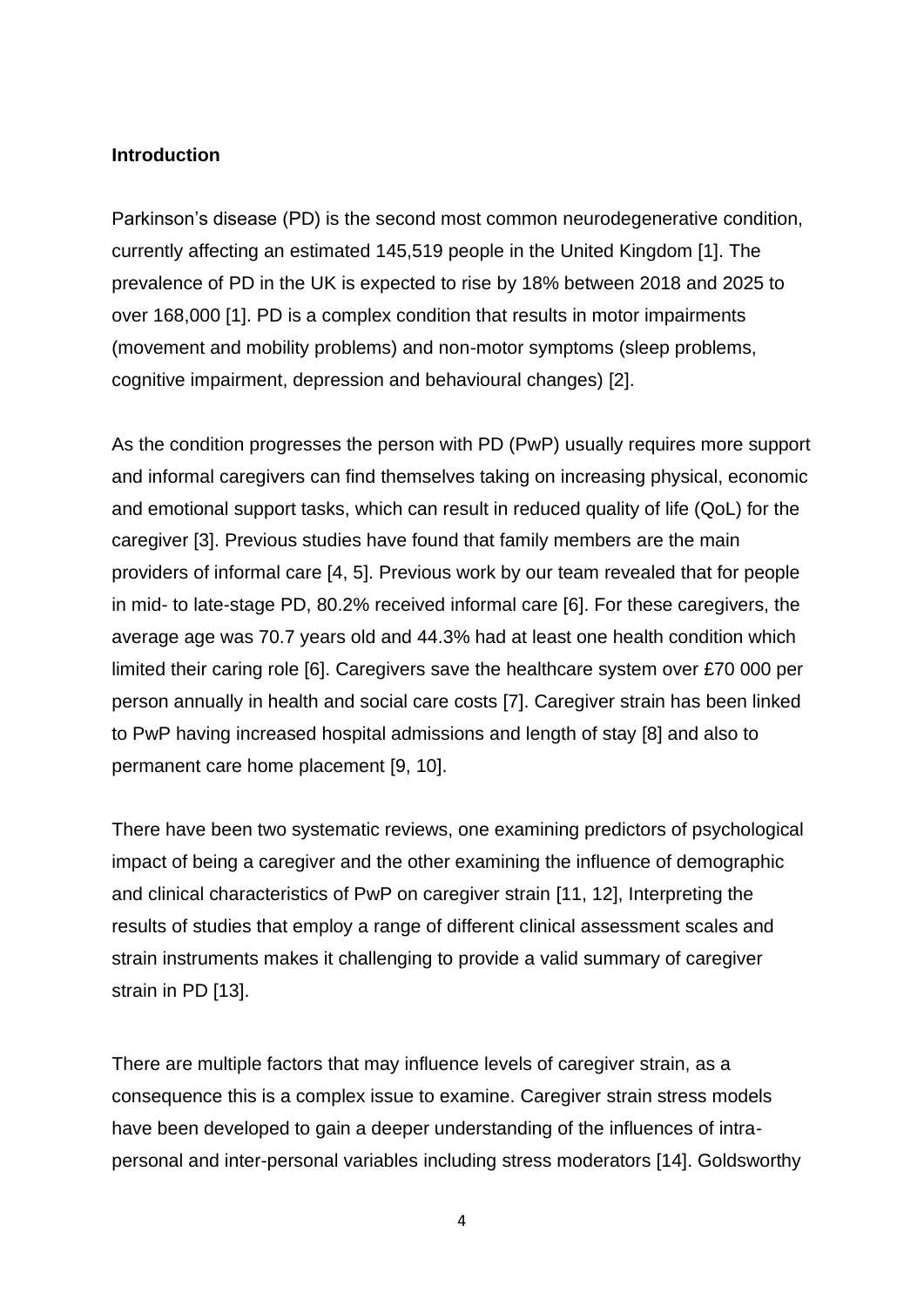and Knowles [15] believed these theoretically based stress models did not take into account the unique factors related to caregivers of PwP. As a result Goldsworthy and Knowles [15] developed a model that acknowledged that individuals respond to disease differently and examined primary stressors (functional ability, cognition and behavioural problems of the person with PD), primary appraisal (assessment of the threat and seriousness of the stressor in relation to wellbeing), for example the task that the carer undertook (i.e. hours of care giving) and secondary appraisal (assessment of coping resources to manage the threat), in relation to strategies that carers used in response to stress (i.e. coping style) and protective factors (i.e. perceived social support, quality of relationship, frequency of breaks) to determine caregiver outcome (quality of life). Greenwell et al [11], as part of a systematic review, reviewed the Goldsworthy and Knowles [12] model, and identified important factors that were not taken into account so further adapted the model to include the quality of life for the PwP, caregivers physical health, personality and coping styles. This is the most contemporary model in this area, but required exploration in clinical research.

Previous studies have identified that factors influencing caregiver strain are related to caregiver and patient characteristics, including PD manifestations and consequences [11, 13], PwP alexithymia [16] and the vast array and complexity of motor and non-motor symptoms can have a profound effect on the informal caregiver [17, 18]. Reduced social activities, financial strain, perceived strain, emotional health and physical health associated with PD were related to reduced QoL in caregivers [19-21]. To benefit both patients and their informal caregivers pharmacological and nonpharmacological PD therapy is important to adequately treat motor and nonmotor symptoms, in order to improve depressive symptoms of patients and promote patient independence in activities of daily living [22]. As well as interventions targeting perceived burden and family cohesion to improve mental health related QoL among family caregivers [23]. Psychological strain and depression among caregivers become more relevant in the late stages of idiopathic PD [24]. There is an unmet need in supporting geriatric patients suffering from advanced PD [25] and recognition is growing that a multidisciplinary team approach should address palliative care issues to optimise QoL for PwP and family caregivers [26].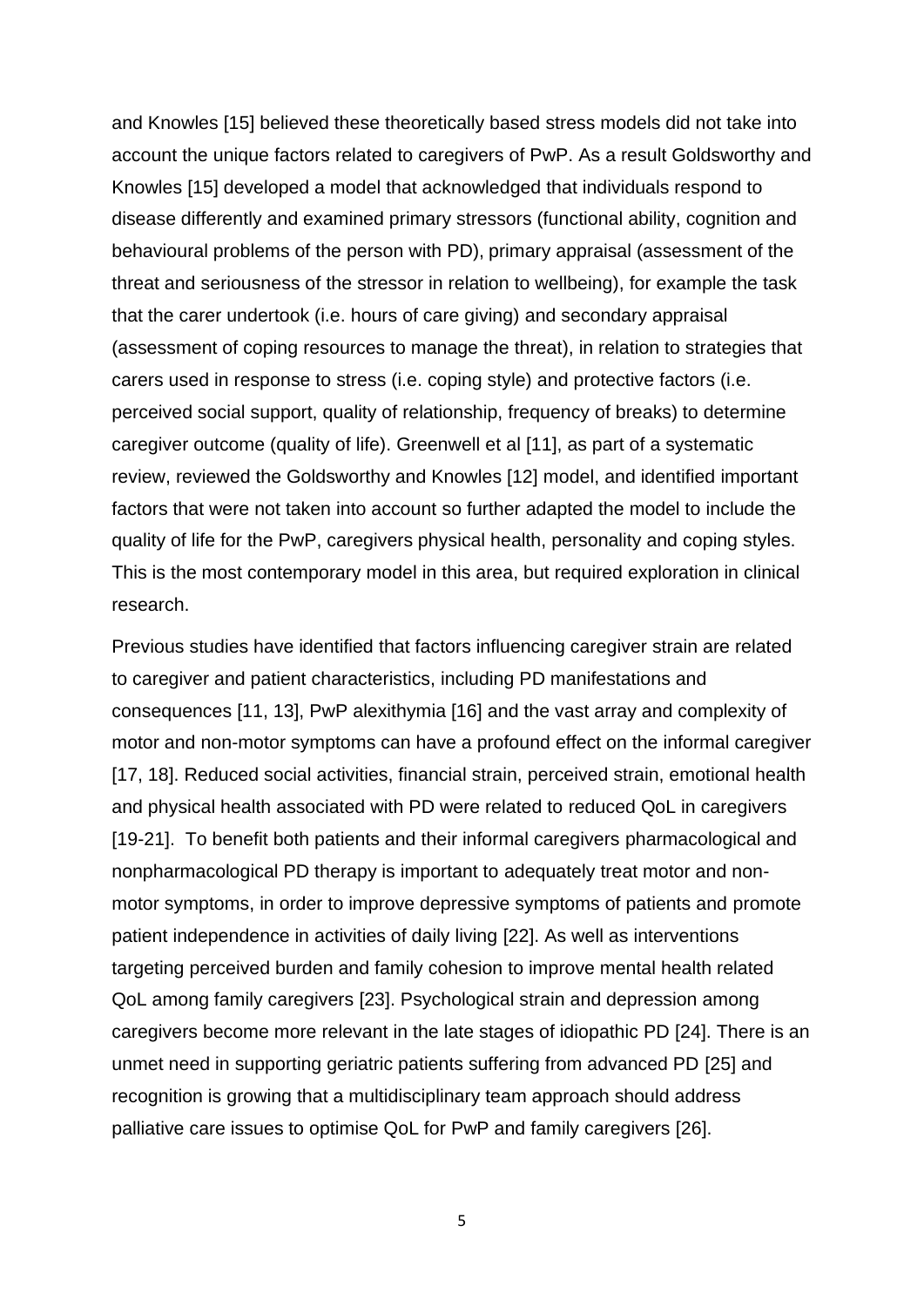Due to the complex nature of caregiver strain recommendations for future studies were: a) a better use of theoretical models in study design and data analysis and b) a better understanding of the areas that cause the greatest levels of caregiver strain [11, 27]. This mixed methods study aimed to explore the factors that cause the greatest levels of caregiver strain, for people caring for an individual with moderate to advanced PD and the influence of caregiver strain on the decision-making process of care home placement. This paper will focus on the factors causing the greatest level of caregiver strain.

#### **Methods**

Ethical approval for this study was granted by the Newcastle and North Tyneside 1 research ethics committee (ref: 14/NE/1093). National Health Service (NHS) Trust and Caldicott approval was also sought and granted for the project. All participants gave written informed consent prior to study inclusion and all participants had the capacity to give informed consent.

The Northumbria Healthcare NHS Foundation Trust PD service manages around 1400 people with PD and related conditions. All people known to the service, with a diagnosis of idiopathic PD (IPD) or PD dementia (PDD) at Hoehn and Yahr (HY) stage III-V, and those with Cortico-Basal Degeneration (CBD), Multiple System Atrophy (MSA) or Progressive Supranuclear Palsy (PSP) on 1<sup>st</sup> January 2015 were invited to participate in the study. People with a diagnosis of vascular Parkinsonism, drug induced Parkinsonism were excluded due to the differing aetiology and pattern of progression of these conditions.

Informal caregivers of all study participants (where available) were invited to participate. An informal caregiver was described as anyone, either family or friend, who supported the PwP with any activity including personal, emotional, financial or household tasks, as per the standard definition within the Informal Care in England Report [28]. By including all informal caregivers, rather than only the spouse, it was hoped to provide a greater understanding of the different informal caregivers involved, and their perspectives on the caregiver role.

Data collection ran from 1<sup>st</sup> October 2014 until 31<sup>st</sup> December 2015. Quantitative data including demographics for patients and caregivers were collected during a visit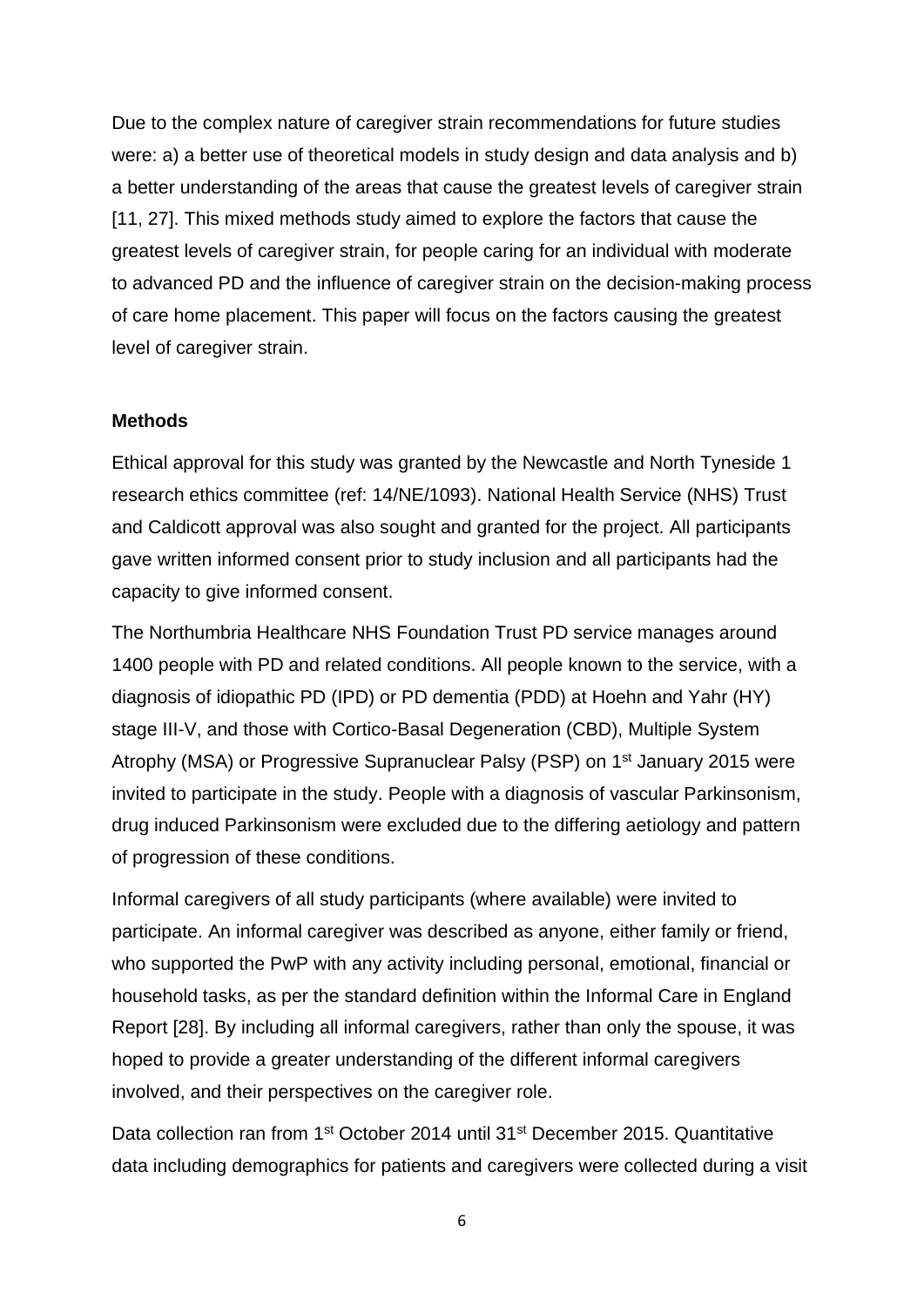to the PwP's home. Caregivers were asked how many years they had acted as a carer for the PwP, about any care tasks they undertook, the duration of these tasks, and current health problems they had which they felt negatively affected their ability to fulfil their caring role. To obtain data on factors related to caregiver strain, the stress-appraisal model by Greenwell, Gray [11] was further adapted and used (Figure 1).

To measure functional ability PwP were assessed using the Movement Disorder Society Modified Unified Parkinson's Disease Rating Scale (MDS UPDRS) [29], the Barthel Index (BI) [30], while non-motor aspects were assessed using the Montreal Cognitive Assessment (MoCA) [31], Hospital Anxiety and Depression Scale [32], Scale for Outcomes in Parkinson's Disease – Sleep (SCOPA-Sleep) [33], Non-motor Symptom Scale (NMS) [34] and Parkinson's Disease Questionnaire 39 – quality of life (PDQ-39) [35]. Following the adapted stress-appraisal model caregivers completed the Neuropsychiatric Inventory (NPI) [36], Revised Memory and Behaviour Problem Checklist (RMBPC) [37], to assess primary stressors, the PD Quality of Life – Carers PDQ – C [38] and SCOPA-sleep [39] for secondary stressors, Brief COPE [40] for secondary appraisal, Interpersonal Support Evaluation List (ISEL) [41], Relationship Assessment Scale (RAS) [42], Rosenberg Self-esteem scale [43], Life Orientation Test – Revised (LOT-R) [44] for protective factors and the Carer Burden Inventory (CBI) [45] and The Modified Caregiver Strain Index (MCSI) [46] for tertiary appraisal. The CBI was the primary outcome variable for the current study. The CBI is a 24-item multi-dimensional questionnaire measuring caregiver burden with five subscales, including, Time Dependency, Emotional Health, Development, Social Relationships and Physical Health. Scores for each item are rated on a five-point Likert scale ranging from 0 (never) to 4 (nearly always) with higher scores indicated higher caregiver burden. Caregivers also provided information on their role as an informal caregiver. While PwP data were collected by the nurse researcher (AH) or a trained research nurse, the caregiver complete the self-completion questionnaires. In-depth, semi-structured interviews were conducted by AH with caregivers of PwP admitted to long-term care home placement during the study period. Interviews were conducted using a semi-structured interview guide and were audio-recorded and transcribed verbatim. A guide was chosen to be flexible to allow new areas of interest to be explored whilst retaining focus on the aims and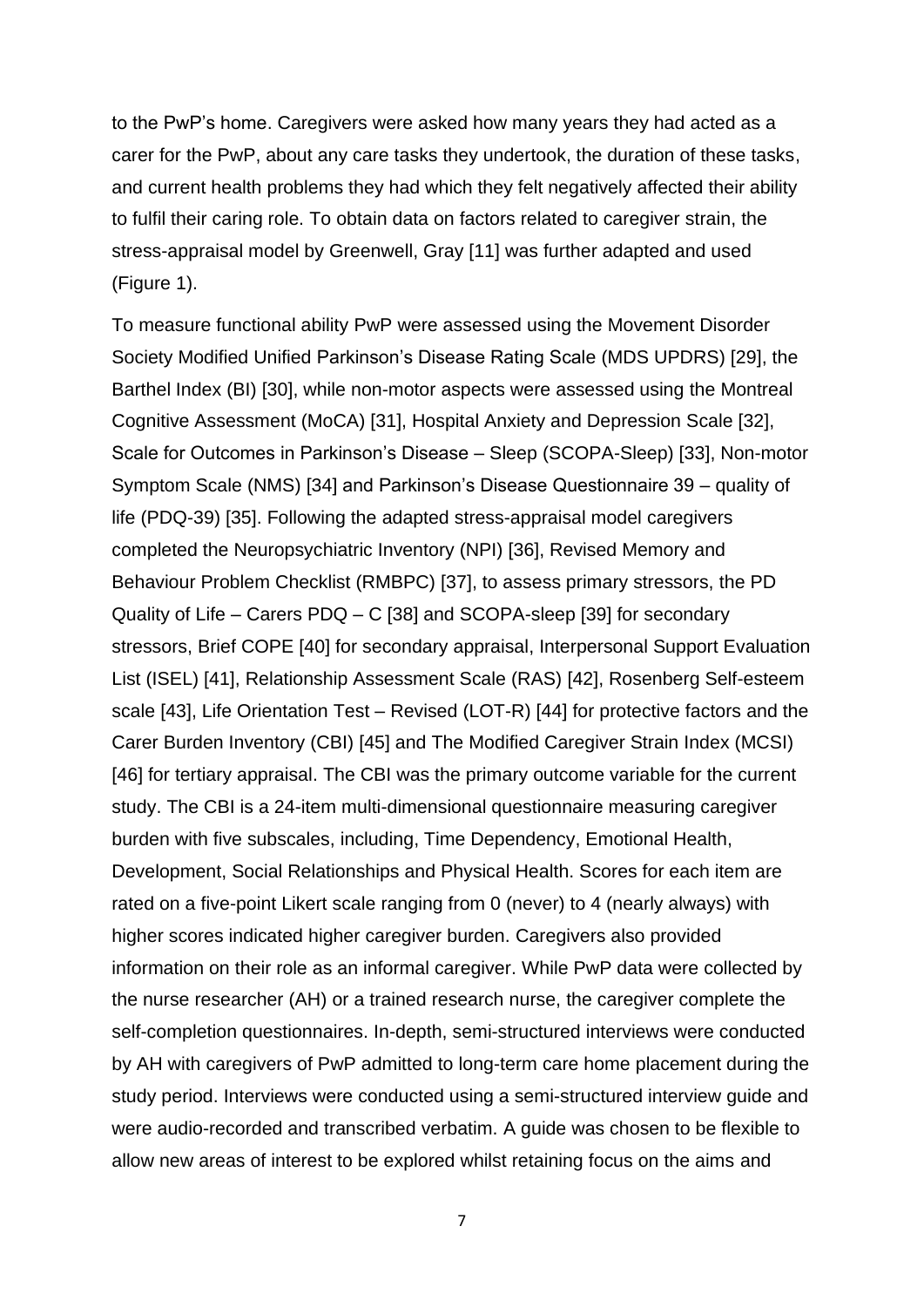themes related to carer strain. More detailed information about the caregiver role, tasks undertaken, symptom burden and consequences of caring was probed depending on the responses given. These quantitative data enabled us to investigate factors associated with the greatest levels of caregiver strain whilst the semistructured interviews provided deeper understanding regarding the influence of these factors on caregiver strain.

Following a convergent mixed methods design [47] the qualitative and qualitative datasets were analysed separately and then merged to provide a comprehensive analysis. Quantitative data analysis was supported by the statistical software package IBM SPSS (version 21; IBM, Armonk, NY, USA). Parametric data were summarised in terms of mean and standard deviation and parametric tests applied (e.g., t-test). Some data collected on ordinal scales were normally distributed and so treated as parametric. Ordinal, non-parametric data were summarised in terms of median and inter-quartile range (IQR) and non-parametric tests applied (e.g., Mann-Whitney U test). All other data were summarised by frequency and tests appropriate to categorical data (e.g., Chi-square test) used to assess significance. These tests were applied during bivariate exploratory analysis as an initial examination of the data prior to model building.

CBI data met parametric assumptions and was used as the outcome variable with multivariable linear regression modelling used to identify variables independently associated with carer strain. Model building used stepwise methods and was based on the adapted theoretical framework of carer burden and carer quality of life, as originally proposed by Goldsworthy and Knowles [15] and further developed by Greenwell, Gray [11]. For each outcome, five separate models were developed for primary stressors, secondary stressors, primary appraisal variables, secondary appraisal variables and protective factors with a total of 110 variables examined. Backward and forward model building techniques were used during initial model building and the models refined manually by adding and removing variables which approached significance ( $p < 0.1$ ). Models were compared using the Akaike Information Criterion (AIC). The final model was one where all variables were significant, and the AIC was minimised. Finally, all significant variables from the five models were combined into a single model using the stepwise methods described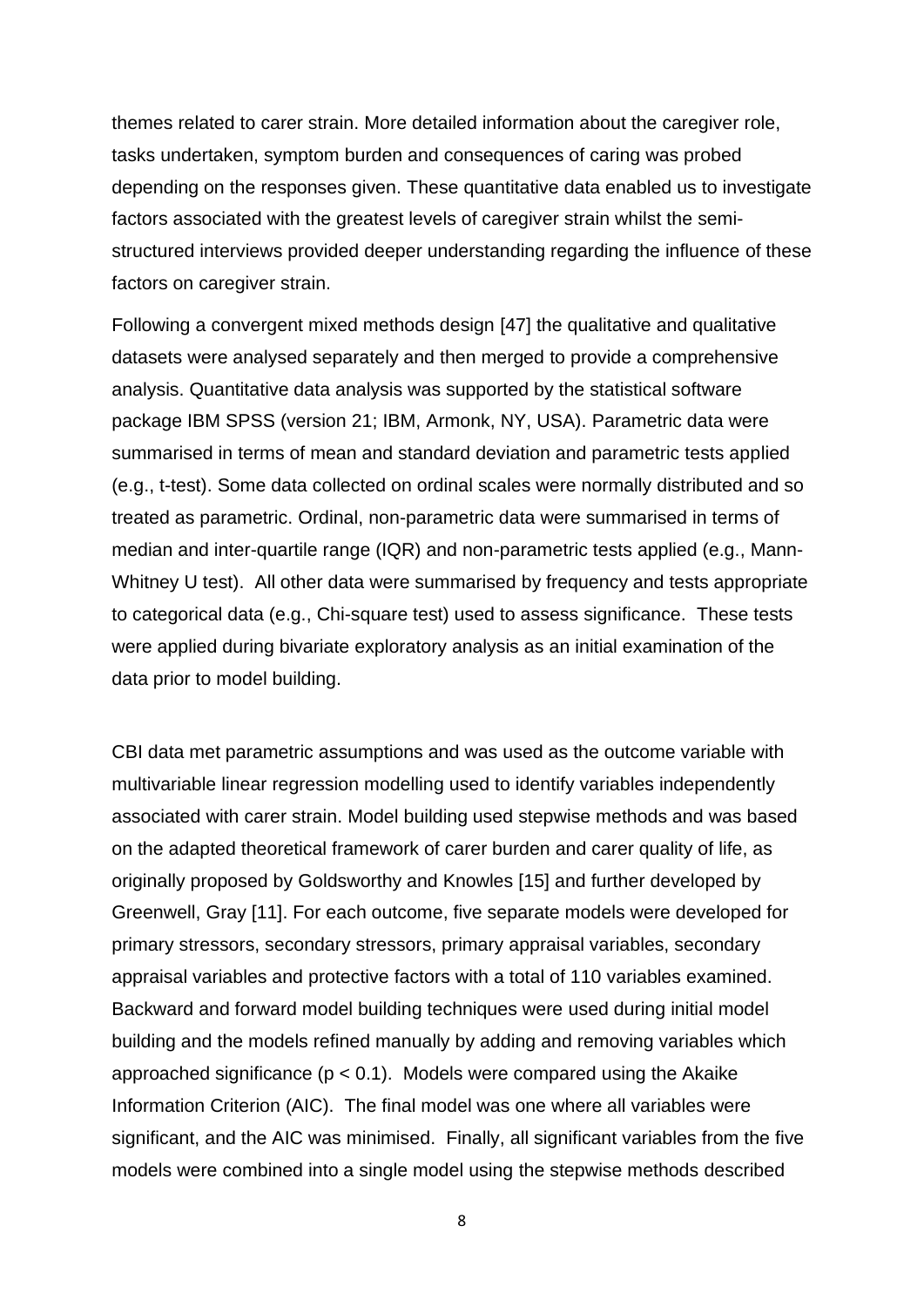above, until an overall model was created. Model fit, and robustness were assessed with reference to the distribution of residuals, eigenvalues and tolerance. Autocorrelation was assessed using the Durbin-Watson statistic and overall model fit using the adjusted  $R^2$  statistic. Where care giving was split between two people, data from only the main care was included during model building. Two-tailed tests were used throughout and the threshold for statistical significance set at 5%.

For the qualitative data, a thematic coding approach was adopted and transcripts were analysed using thematic analysis, as described by Braun and Clarke [48]. Data analysis was conducted by two researchers, AH and an assistant psychologist (LO). The analysis began with each researcher familiarising themselves with the transcripts before coding the data separately. The researchers then met to discuss and compare the codes identified based on the emerging information. The researchers then refined the codes before grouping them into categories and determining the overarching themes. AH met with KB and JN for peer debriefing to discuss themes that had emerged. This ensured different perspectives throughout the analysis from nursing (AH), physiotherapy (KB and JN) and psychology (LO).

#### **Results**

On 1st January 2015, 286 PwP met the inclusion criteria of whom 162 (56.6%) consented to participate in the study. Of these, 30 did not identify a caregiver and nine caregivers declined to participate in the study. Reasons for declining have been previously published [49]. For two PwP, care tasks were split between two main caregivers (the spouse and a daughter in both cases) and both agreed to participate, with the spouse taken as the main caregiver as they had a greater involvement in care tasks. Of the 123 caregivers included eight had substantial amounts of data missing and were therefore excluded. Thus, quantitative data were available for 115 patient-caregiver dyads (Table 1). Further detailed demographic details for patientscaregivers have been previously published [50]. Ten caregivers (6 wives, 1 husband, 1 sister, 1 son and 1 daughter) took part in the qualitative interviews. The findings from the thematic analysis are presented in Figure 2.

Following the convergent mixed methods design the results are presented below.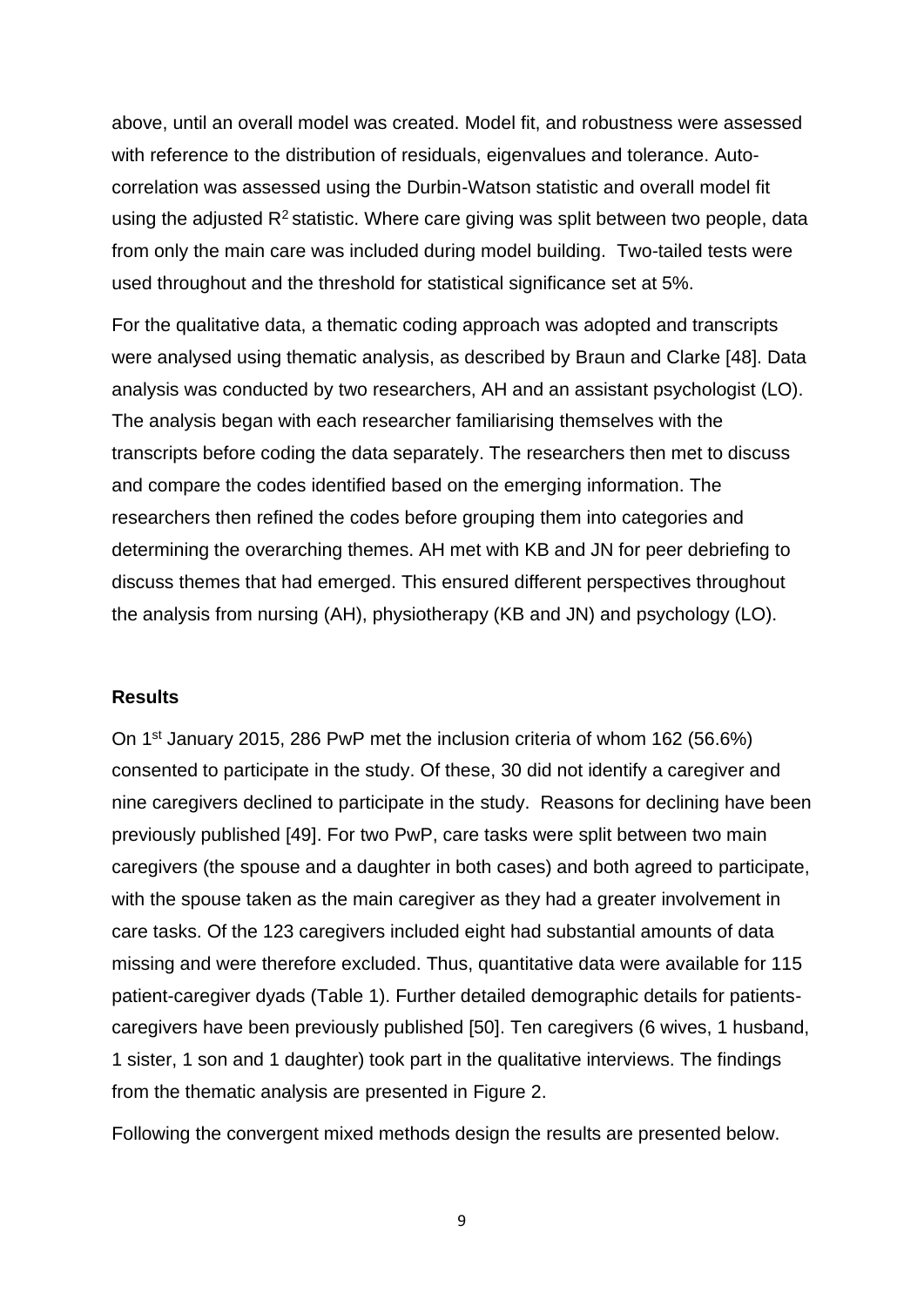Demographic data along with duration of caring and caring roles have previously been published [6] along with the demographics and care needs of PwP [50].

### Overall levels of caregiver strain

A total of 107 caregivers fully completed the CBI with 74 (69.2%) scoring  $\geq$  24, and 35 (32.7%) scoring ≥36. Within the five domains of the CBI there were particular domains that appeared to show greater levels of strain and there was also evidence of increasing strain across the disease stages (Table 2). Time dependency, which included items such as having to perform many daily tasks along with having to watch the person constantly, which was often described, was found to have the greatest median score across all H&Y stages. The development items domain also scored highly with comments such as 'I feel that I am missing out on life' and *'I wish I could escape from this situation'*. Two caregivers described how they would try and literally 'escape' at times. For one lady this meant sleeping in her car. Another caregiver rented a house so she and her family could get a break and paid for formal carers for the PwP.

Issues that caused the greatest levels of caregiver strain within each domain of the theoretical framework were examined. Table 3 details significant independent predictors of caregiver strain within individual domains of the stress appraisal model. The final model summary with an adjusted  $R^2$  of 0.69 demonstrates this model to be very predictive of caregiver strain.

### Predictors of caregiver strain

*Primary Stressors (PwP related factors)*: Functional ability, measured by the MDS UPDRS, was impaired across the cohort with only six (5.2%) participants reporting normal mobility and balance and 66 (57.4%) reporting moderate to severe mobility and balance issues. Only 23 (20%) reported eating tasks were normal with 11 (9.6%) moderate assistance and 6 (5.2%) needing total assistance. Aberrant motor behaviour was present in 12 (18.8%) participants. Interviewees described assisting with personal hygiene and three carers described support with eating tasks that enabled the researcher to understand the distress associated with this activity.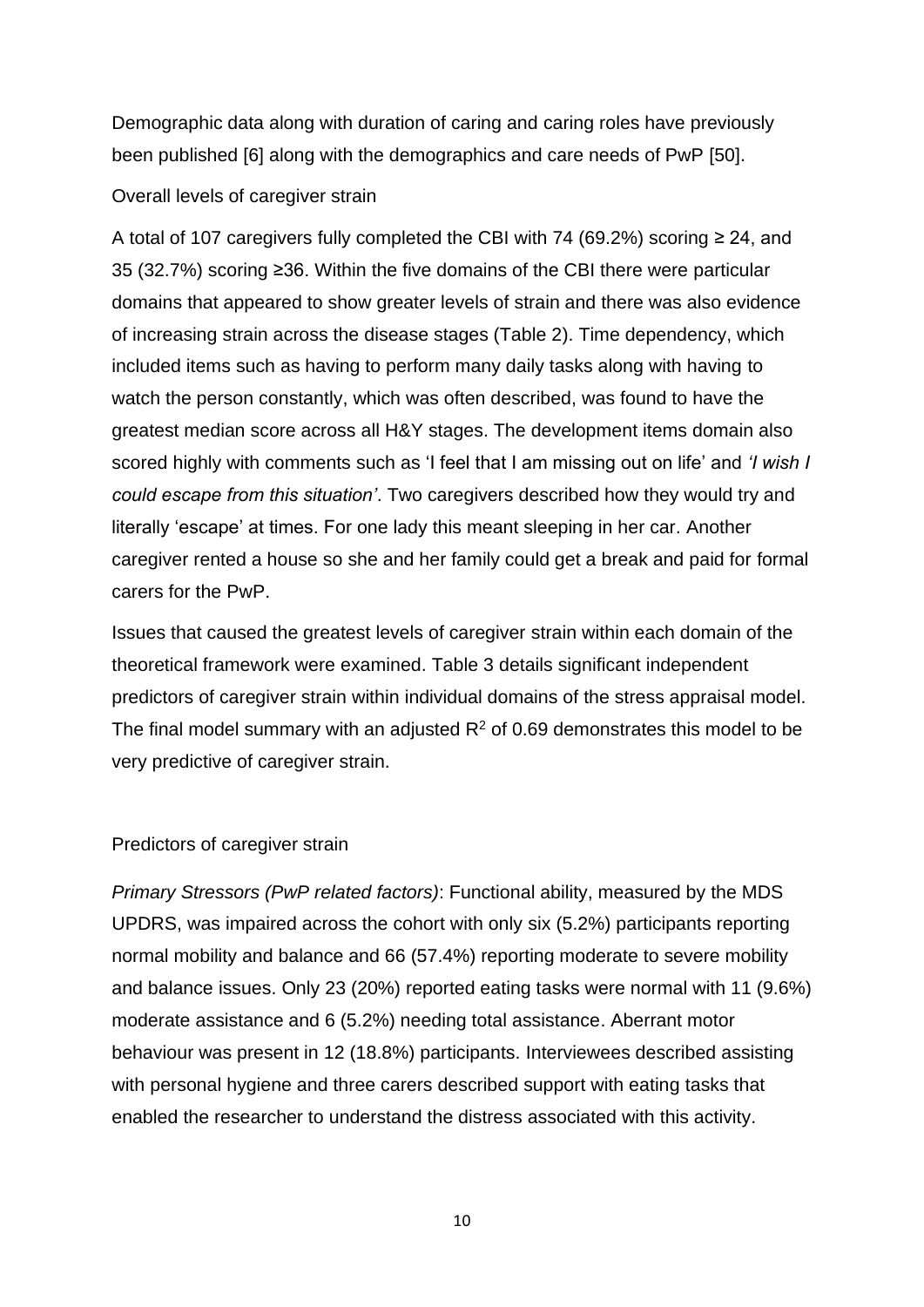"Then it is left to me to get him in to his bedroom,… get him on the bed, strip him and get him back in here and then you know at meal times even I had, I didn't mind cutting his food up for him, I used to cut his food up, it was all over, sit at the table..., it was all messed..., it was hard, really really hard, seeing the man you fell in love with all those years ago, you know a lovely strong… we had our own business, we had a lovely life… not nice but you have got to rise above it and I try." (C5)

*Secondary stressors (caregiver related factors)***:** Issues related to caregiver health were a significant predictor of caregiver strain. Fifty-one (44.3%) caregivers identified at least one health condition that impacted on their ability to perform their caring role. During interviews, caregivers described three main effects on their health due to their caregiving role; worsening of an existing health condition, developing a new health condition or neglecting their own health needs. Several caregivers talked about how their health condition had been exacerbated or how they were experiencing increased levels of pain due to the physical demands of performing personal care tasks such as bathing or lifting the PwP. Not only did their caring role have a negative impact on their physical health but also to mental health with low mood and depression frequently reported.

Caregivers provided assistance overnight with 38 (33.7%) PwP requiring assistance turning over in bed, and 37 (32.2%) needed assistance to the toilet. Thirty-seven (32.2%) PwP had sleep and night-time behaviour disorders present according to the NPI. Caregivers reported problematic night-time behaviours such as Rapid Eye Movement (REM) sleep behaviour disorder, hallucinations, delusions, agitation and unsettled behaviour. Caregivers living with the PwP described one or multiple types of sleep disturbance and found this very disruptive.

"Most nights it was at least once, a lot of nights it was 2, 3 and 4 times … and you'd go in and it would be like 'What' and there had usually not been much or she was hallucinating with the Parkinson's … when you were awoken for the third time day after day…it was just like 'WHAT?" (C9)

The symptoms displayed by the PwP that caused the greatest carer strain were disinhibition, aberrant motor behaviour, agitation and delusions, as identified by the NPI.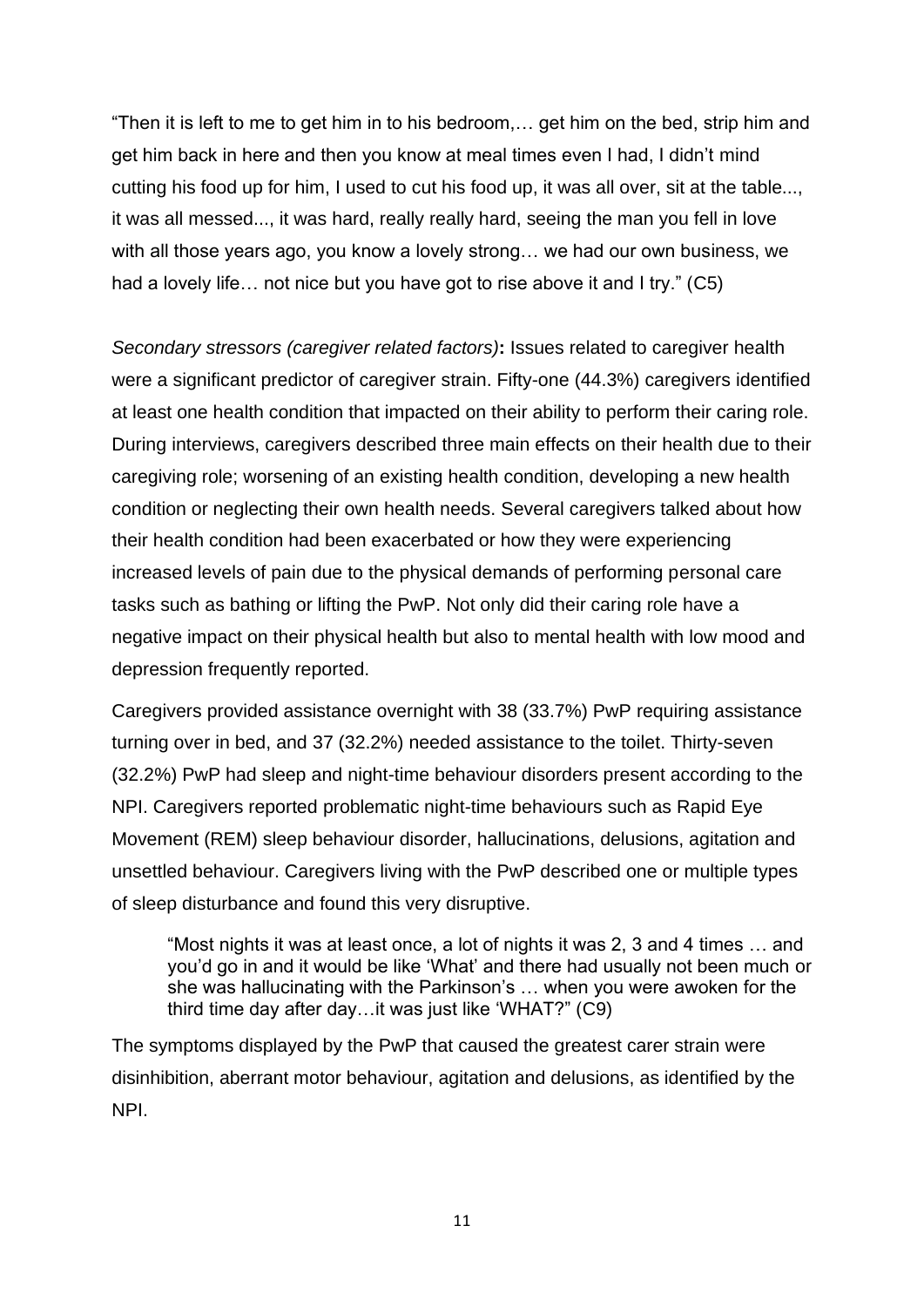Many caregivers reflected on the impact of not getting a full night's sleep, describing how tired they felt all the time and how they were not coping very well. Several also described getting frustrated and agitated overnight and snapping at the PwP, for which they often felt guilty afterwards.

"I found his behaviour the most difficult to deal with, the agitation and paranoia. He used to shout and swear, he never used to, and he would throw things. I would often get upset with him and go upstairs to my room out of the way." (C3)

*Primary Appraisal (What tasks need to be done?):* Changes to, and support needed for, personal hygiene were identified by 100 (87.7%) PwP with 90 (78.9%) of caregivers providing assistance with these tasks. Thirteen PwP (11.3%) identified that they needed moderate help and 19 (16.5%) full assistance to meet their hygiene needs. Only 23 (20%) PwP reported that eating tasks were normal with 11 (9.6%) needing moderate and 6 (5.2%) total assistance, while 56 (48.7%) caregivers reported helping with feeding tasks. Interviewees described assisting with personal hygiene and three carers described support with eating tasks that enabled the researcher to understand the distress associated with this activity.

*Secondary Appraisal (What can I do to cope?):* Out of the 14 different types of coping behaviours only active coping was found to be significant. Caregivers confirmed this coping behaviour as they had identified that the situation at home could not continue and had actively looked at ways to try and improve the situation. Caregivers described arranging extra formal care support so the PwP could be supervised enabling the caregiver to engage in other activities to support their coping behaviours. Maturation within this role was also influenced by previous care experiences and carers described the differences they felt supporting the PwP compared to their previous caring role. Carers also described expectations of the role, the level of time as a carer and for some, the acceptance of the role.

*Protective Factors (strong relationship with the PwP):* A better quality of relationship, as measured by the RAS was found to be protective against caregiver strain. During the interviews relationship changes were frequently reported to have occurred and caregivers described how they often no longer liked the person they were supporting or how the quality of the relationship had changed to the negative. This no longer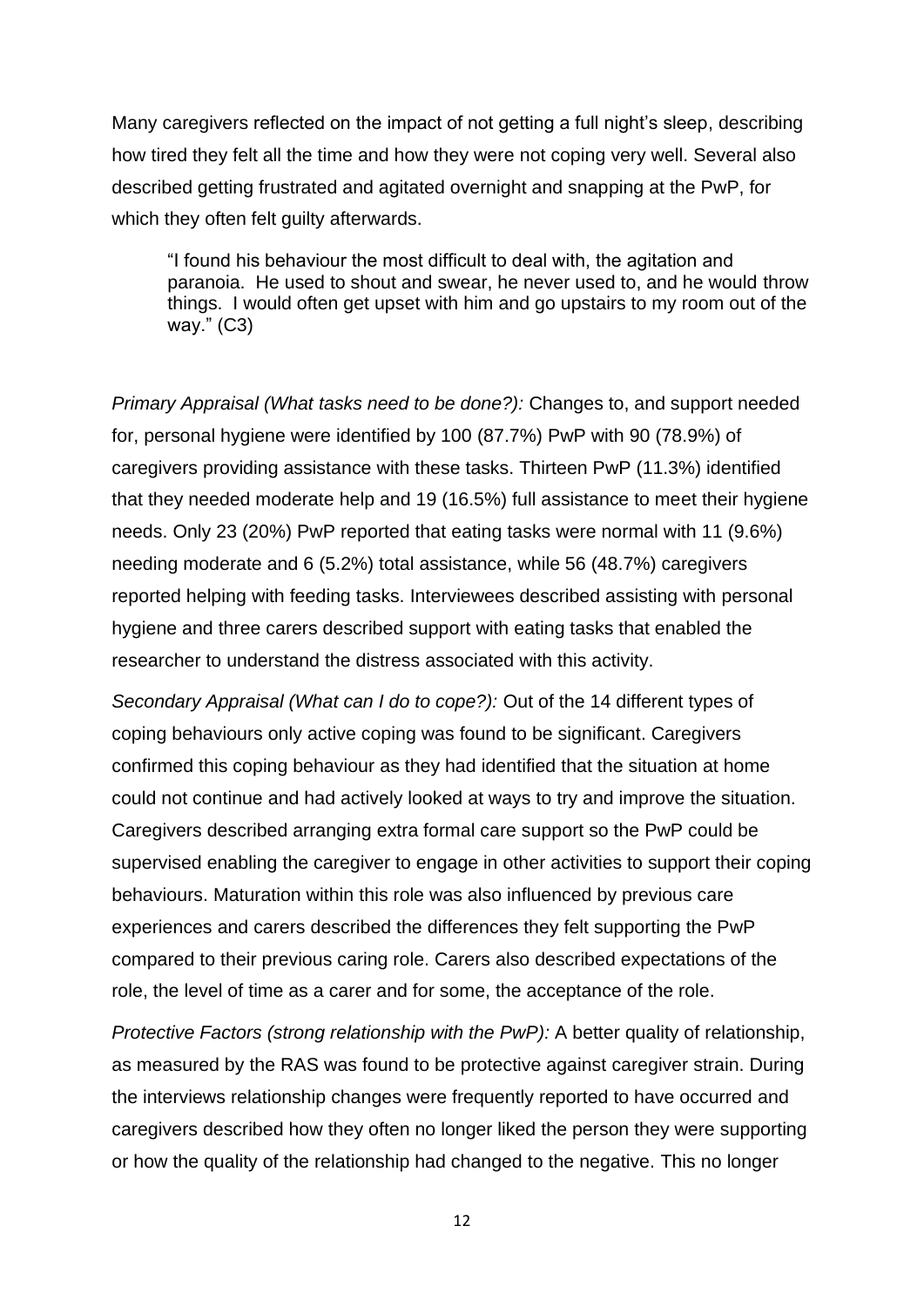'liking' the person they cared for made their caring role more difficult to cope with and because they no longer had a supportive and loving relationship with the PwP this increased their levels of carer strain.

An overview of significant independent predictors of caregiver strain for the combined stress appraisal model (Table 4),supported with quotations from caregivers, illustrates the complex nature of these motor and non-motor symptoms and the impact they can have on the caregiver.

## **Discussion**

This is the first study to use a stress appraisal model to determine predictors of caregiver strain with informal caregivers. Using a mixed methods approach enabled the researcher to fully appreciate symptoms described. The study by Goldsworthy and Knowles [15] examined 136 caregivers, although 30 (22.1%) were formal paid carers. This study recruited a more representative sample of caregivers for PwP (n = 115) but only focused on those caring for someone with moderate to advanced PD, rather than at all stages of the condition. Goldsworthy and Knowles [15] found that the square multiple correlation indicated that 64.2% and 68.9% of the variance in QoL and strain, respectively, were explained by this model. Greenwell, Gray [11] identified further variables that needed to be examined and suggested an adapted model, which has not been tested. This study combined both stress-appraisal models with further amendments, guided by previous research findings and experience from clinical practice.

# *Summary of the Quantitative Findings*

In the final quantitative model, both motor and non-motor symptoms were identified as predictors of caregiver strain. Neuropsychiatric motor behaviours, issues around eating and mobility were significant primary stressors predicting carer strain, both were related to disease progression. Tasks around bathing and mealtimes were primary appraisal factors associated with strain. All the issues related to motor symptoms, which consequently meant the caregiver having to provide support to the PwP, were described as repetitive and time consuming, physically demanding and but also psychologically wearing. When combined with the significant secondary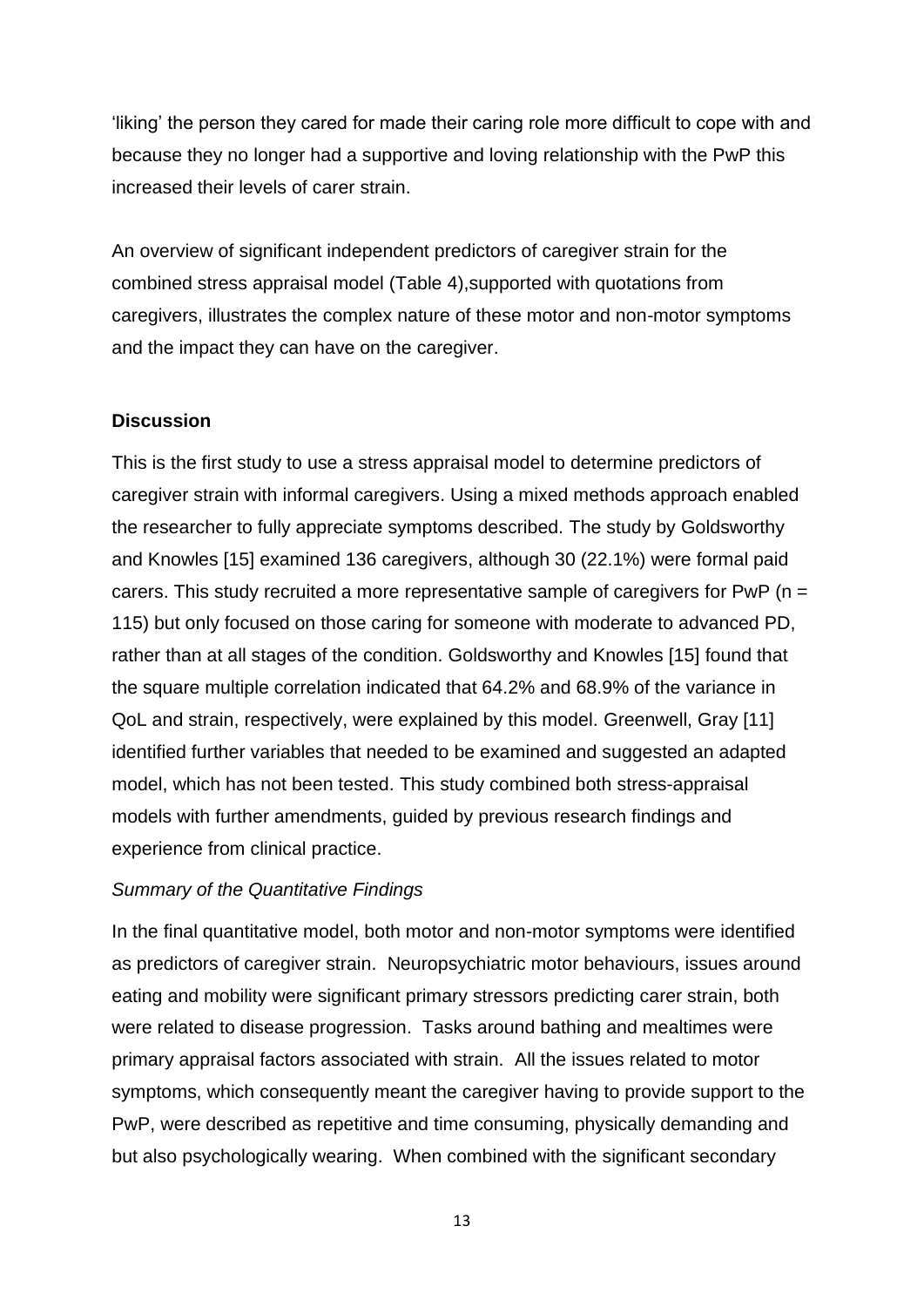stressors of poorer carer night-time sleep and carer health problems a picture of steadily increasing need but reduced physical and psychological ability on the part of the carer to meet these needs emerges. Nevertheless, an active coping style and a strong relationship appeared to be mediating factors.

### *Summary of the Qualitative Findings*

The qualitative analysis revealed three/four key themes that were related to issues of caring for a PwP at home and provide detailed information about the carer role and tasks undertaken but also describe the distressing and troublesome symptoms that they had to deal with and the consequences of caring. 'The trouble with Parkinson's' theme is embedded throughout the quantitative findings, as symptoms, carer role, the impact of support including family and friends and healthcare professionals each provide richer context to understanding the stressors and appraisal of being an informal caregiver. 'How we coped with the changing face of Parkinson's' provided depth of understanding into how symptoms changed and the transition of the role into a carer. 'The consequences of caring' encapsulated the impact on the carer. The impact of caring led to frustration, helplessness and resentment, and the physical demands, combined with disturbed nights, affected their own health.

#### *Comparison of the Findings with Existing Literature*

Caregiver strain has been reported at all stages of PD [51] and it has been demonstrated that strain scores increase significantly with advancing H&Y stage [52- 54]. In previous studies [55, 56], H&Y stage was found to be an important predictor of caregiver burden in multivariate analysis. In this study H&Y stage was not found to be significant in multivariate analysis, which is possibly because only those of a higher disease stage (H&Y ≥3) were included and scores were generally high across all participants. Also due to the number of variables analysed H&Y stage was not significant ( $p = 0.696$ ), but other more specific determinants of caregiver strain were identified.

Previous studies have reported the effect of functional disability on caregiver strain, based on multivariate analysis, with scores of functional scales given as a whole [13, 57-60]. By examining the subscales within the functional scales, it has been possible to determine functional issues that are more predictive of caregiver strain, with the subscales of eating and hygiene (UPDRS II) being the most significant. Issues with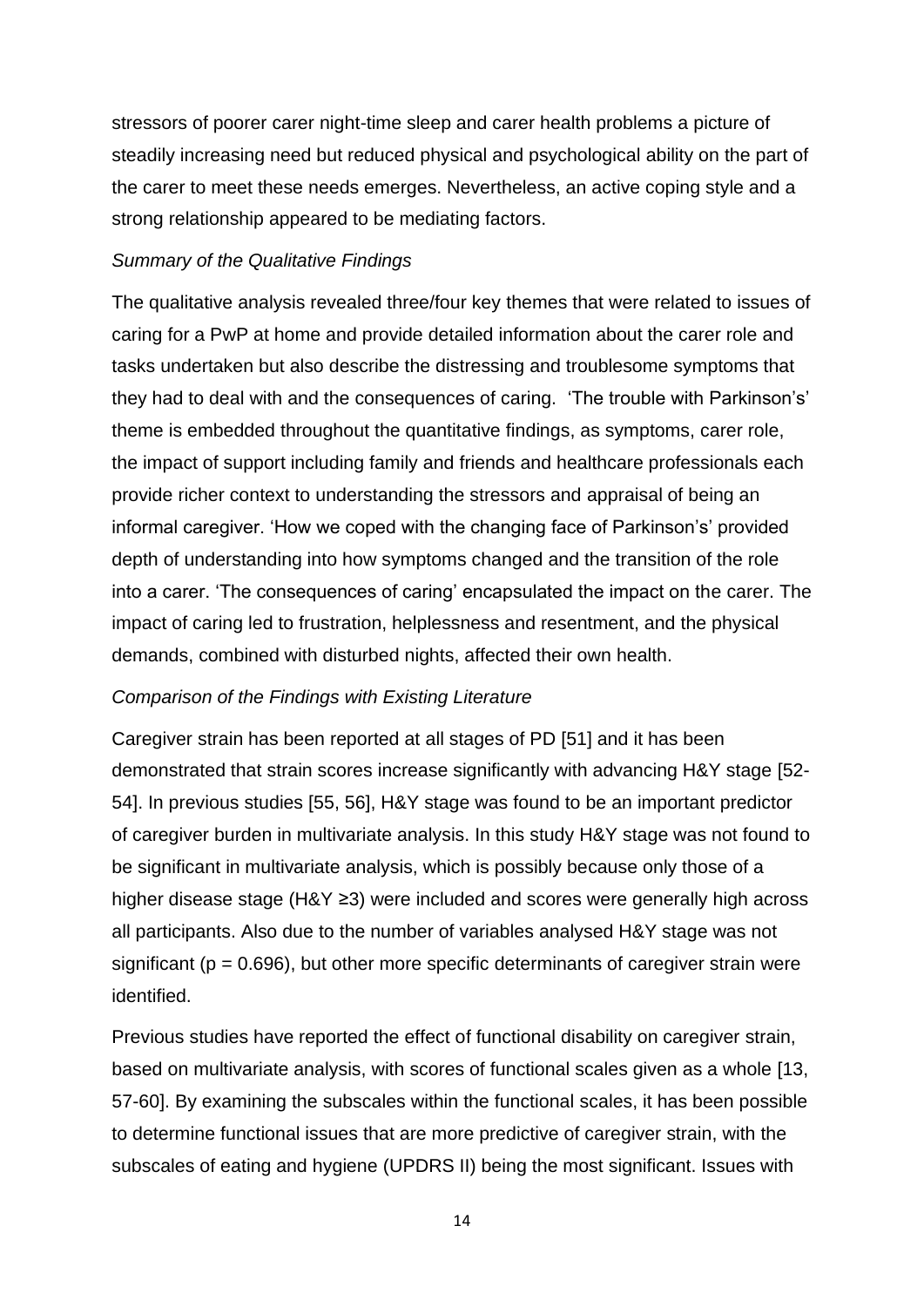hygiene were often reported by interviewees due to their own health issues. Assisting the PwP to wash and bath was very uncomfortable or painful for some caregivers. PwP and caregivers often describe, in the clinic setting, difficulty with eating, but it was not fully appreciated, how stressful this was for caregivers. There are multiple issues to consider when eating, both from the perspective of the PwP, but now also their caregiver. Some of the eating issues described during the interviews included the PwP having difficulty feeding, being slow to eat, and not wanting to go out to eat due to embarrassment or making a mess whilst eating. For caregivers it was the challenge of preparing something the PwP would enjoy eating, the time it took to prepare meals and eating alone, as they often had to assist with feeding.

Previous studies have reported that depression (most commonly), anxiety and apathy have positive correlations with caregiver strain [13, 21, 60]. These areas were examined, from the PwP and caregiver perspective, but were not significant independent predictors of caregiver strain in multivariable analysis. It is clear from previous studies, and from the interviews, that these symptoms do increase caregiver strain.

Multiple studies examining caregiver strain [53, 60, 61] have shown in regression analysis that neuropsychiatric symptoms have a stronger impact than motor symptoms or functional impairment. One symptom that caregivers did not find particularly distressing, but it is often reported as such, was hallucinations. Forty-two (36.5%) PwP were experiencing hallucinations regularly, with caregivers talking openly about them. This is possibly due to better understanding and management of this symptom [19]. Lawson, Collerton [62] suggested that caregivers of PwP with cognitive impairment may experience an increase in burden as these caregivers, as they may acquire additional and unfamiliar household responsibilities. Female interviewees confirmed taking on additional household responsibilities that require executive function processes, particularly finances and decision making, supporting these previous findings. They also had to cope with watching their partner or relative decline, both physically and mentally, and described how upsetting they found this process. Carter, Lyons [63] revealed that pre-death grief is a significant finding in caregivers of PwP, with the severity of symptoms and the presence of non-motor symptoms, especially cognitive decline, predicting caregivers who are at greatest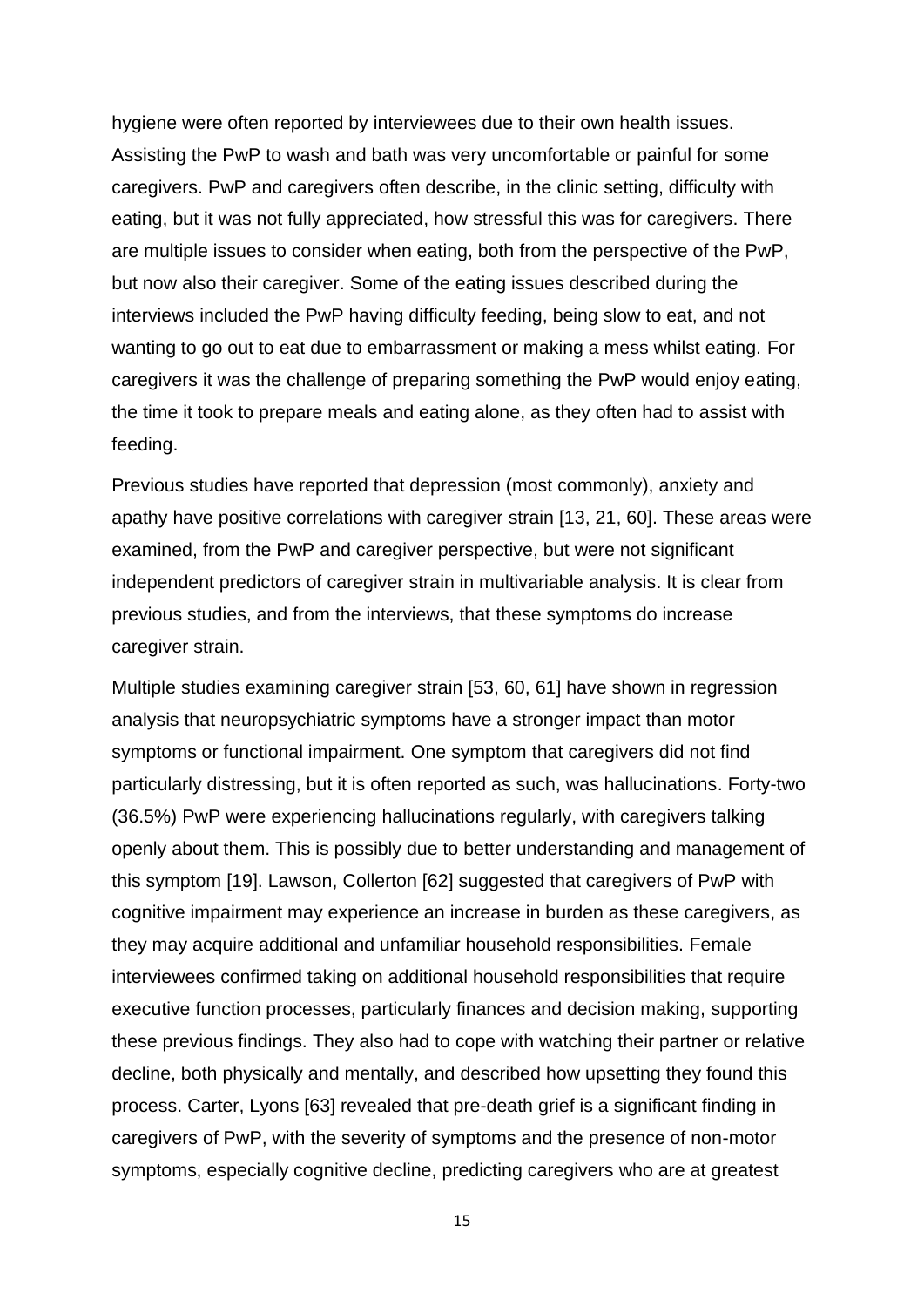risk of prolonged grief. Only a small number of PwP had been formally diagnosed with PDD (n = 10). Examining the MoCA scores, 55 (47.8%) PwP scored 22 or below, of whom ten (8.7%) had a diagnosis of PDD, signifying 45 (39.13%) PwP had cognitive changes that could warrant further investigation. The interviewees described changes to cognition and difficult behaviours displayed by the PwP, as the most challenging symptoms to cope and deal with. The subscales within the NPI of disinhibition, motor behaviour, agitation and delusions were all found to be significant in predicting caregiver strain in agreement with previous studies [63-65].

Caregivers were often spouses who were themselves elderly and had their own health problems. Caregivers' physical health is consistently associated with psychosocial outcomes [11]. Greenwell, Gray [11] suggested caregiver health should be included as a variable within the secondary stressors due to its potential impact on caregiver strain. Caregivers' health conditions were found to be significant within multivariate analysis which confirms its place within the model and during the interviews caregivers clearly articulated the impact of caring on their own health, describing worsening of current health problems, development of other conditions due to their caring role and also neglecting their own health needs.

Previous studies have already identified that the prevalence of sleep disturbances in PwP is high, with estimates from 74% - 98% [66, 67]. As a direct result, caregivers of PwP also have issues with sleep disturbances [68, 69] directly increasing levels of caregiver strain. Caregiver sleep had not previously been included within a stressappraisal model in PD [11, 15] but from clinical experience was felt to be an important variable to examine. Poor night-time caregiver sleep was found to be significant following multivariate analysis. Many caregivers described night after night of disturbed sleep, during which they often had to cope with difficult behaviours. The majority had no night-time support with the only chance of a 'proper' night's sleep being when the PwP was either in respite or hospital.

#### Strength and Limitations

Strength includes the mixed methodology of this study. The caregiver tasks of bathing and mealtimes were being predictive of caregiver strain have not previously been reported and merit further exploration. Other important factors that were not measured in the current study may impact caregiver strain, such as treatment with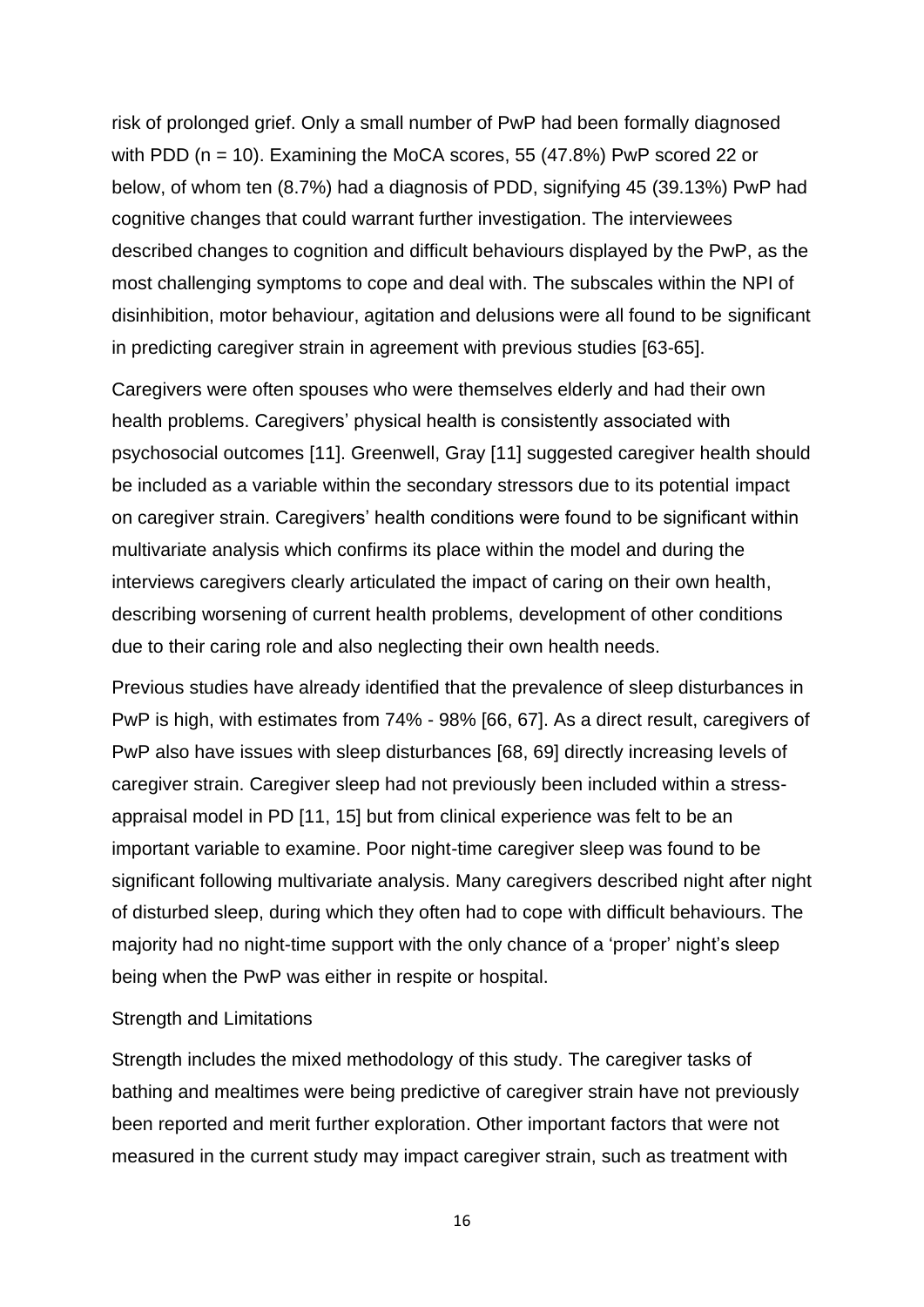non-oral options, also need to be explored. The methodology included the use of a cross-sectional design as opposed to longitudinal and the use of the CBI, whereas the Parkinson's Disease Caregiver Burden tool, has been suggested as containing more relevant items for this population when compared with the CBI, and may be a valuable tool in the setting of PD. Other limitations include the over fitting in the multivariate analyse model and in conducting a large number of bivariate tests of association, we have not adjusted for the family-wise error rate. Furthermore, PD plus conditions were included i.e. PSP is associated with poor balance and falls, which may elevate the impact of motor symptoms in this analysis. Finally we acknowledge that our findings are an exploratory analysis and should be seen as a precursor to more detailed model building. Further studies are required to ensure generalisability and external validity.

#### **Conclusion**

With the prevalence of PD on the increase, and the increasing demands and restrictions in accessing formal care the majority of care support for PwP will continue to be met by informal caregivers. There is a growing body of evidence to demonstrate the impact of caregiver strain on carers' health and wellbeing, and the impact on PwP with increased hospital admissions and permanent placements within care homes. If health and social care professionals are able to focus interventions and support for factors that are most likely to cause caregiver strain, then caregiver strain may be improved with improved outcomes for all. Further research is needed to determine the most appropriate caregiver interventions but clinical studies examining outcomes for PwP should also include caregiver outcomes to realise the full benefit of current and future treatments.

## **Acknowledgements**

We thank all PwP and their carers who participated in this study. We would like to thank Steve Dodds and Tina Mahan for support with data collection and Victoria Ferguson for assisting with data input.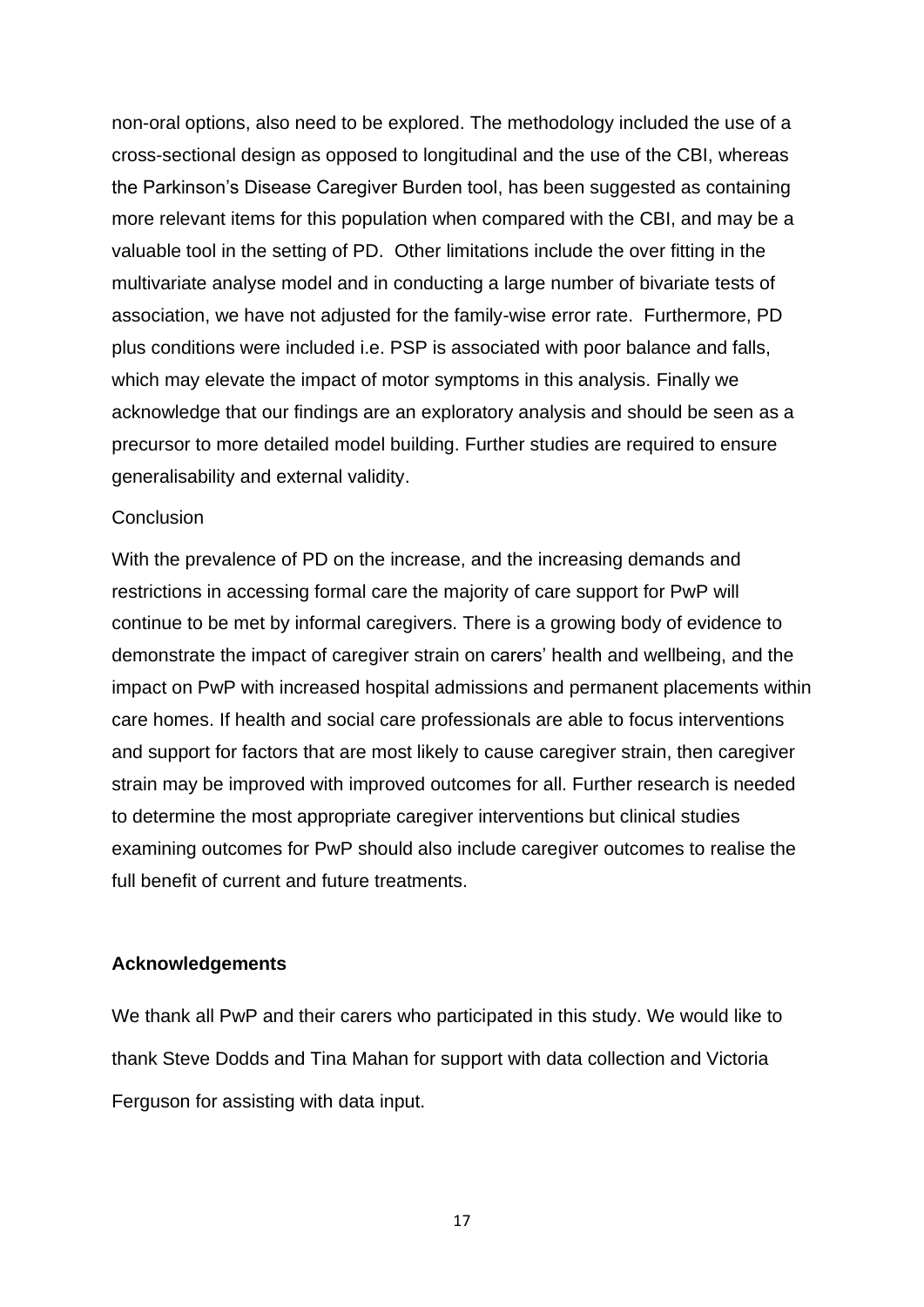### References

- 1. Parkinson's UK. *The incidence and prevalence of Parkinson's in the UK*. 2018 12th November]; Available from: [https://www.parkinsons.org.uk/professionals/resources/incidence-and-prevalence](https://www.parkinsons.org.uk/professionals/resources/incidence-and-prevalence-parkinsons-uk-report)[parkinsons-uk-report.](https://www.parkinsons.org.uk/professionals/resources/incidence-and-prevalence-parkinsons-uk-report)
- 2. Chaudhuri, K., L. Yates, and P. Martinez-Martin, *The non-motor symptom complex of Parkinson's disease: a comprehensive assessment is essential.* Current Neurology and Neuroscience Reports, 2005. **5**: p. 275-283.
- 3. Martinez-Martin, P., et al., *Quality of life of caregivers in Parkinson's disease.* Quality of Life Research, 2005. **14**(2): p. 463-472.
- 4. O'Reilly, F., et al., *The effects of caring for a spouse with Parkinson's disease on social, psychological and physical well-being.* Br J Gen Pract, 1996. **46**(410): p. 507-12.
- 5. Martinez-Martin, P., C. Rodriguez-Blazquez, and M.J. Forjaz, *Quality of life and burden in caregivers for patients with Parkinson's disease: concepts, assessment and related factors.* Expert Rev Pharmacoecon Outcomes Res, 2012. **12**(2): p. 221-30.
- 6. Hand, A., et al., *The role and profile of the informal carer in meeting the needs of people with advancing Parkinson's disease.* Aging Ment Health, 2018: p. 1-8.
- 7. Jackson, D., P. McCrone, and L. Turner-Stokes, *Costs of caring for adults with long-term neurological conditions.* Journal of rehabilitation medicine, 2013. **45**(7): p. 653-661.
- 8. Klaptocz, J., et al., *The Pattern of Hospital Admissions Prior to Care Home Placement in People With Parkinson's Disease: Evidence of a Period of Crisis for Patients and Carers.* J Aging Health, 2018: p. 898264318786125.
- 9. Abendroth, M., B.J. Lutz, and M.E. Young, *Family caregivers' decision process to institutionalize persons with Parkinson's disease: a grounded theory study.* Int J Nurs Stud, 2012. **49**(4): p. 445-54.
- 10. Donnelly, N.-A., et al., *Systematic review and meta-analysis of the impact of carer stress on subsequent institutionalisation of community-dwelling older people.* PloS one, 2015. **10**(6): p. e0128213.
- 11. Greenwell, K., et al., *Predictors of the psychosocial impact of being a carer of people living with Parkinson's disease: a systematic review.* Parkinsonism Relat Disord, 2015. **21**(1): p. 1- 11.
- 12. Leiknes, I., U. Lien, and E. Severinsson, *The Relationship among Caregiver Burden, Demographic Variables, and the clinical characteristics of Patients with Parkinson's Disease - A systematic Review of Studies Using Various Caregiver Burden Instruments.* Open Journal of Nursing, 2015. **5**: p. 855-877.
- 13. Martinez-Martin, P., et al., *Caregiver burden in Parkinson's disease.* Mov Disord, 2007. **22**(7): p. 924-31; quiz 1060.
- 14. Van Wersch, A., *Complementary medicine and health psychology*. 2009: McGraw-Hill Education (UK).
- 15. Goldsworthy, B. and S. Knowles, *Caregiving for Parkinson's disease patients: an exploration of a stress-appraisal model for quality of life and burden.* J Gerontol B Psychol Sci Soc Sci, 2008. **63**(6): p. P372-6.
- 16. Klietz, M., et al., *Validating the Parkinson's disease caregiver burden questionnaire (PDCB) in German caregivers of advanced Parkinson's disease patients.* International Psychogeriatrics, 2019. **31**(12): p. 1791-1800
- 17. Alves, G., et al., *Epidemiology of Parkinson's disease.* J Neurol, 2008. **255 Suppl 5**: p. 18-32.
- 18. Tew, E.H., et al., *Quality of life in Parkinson's disease caregivers: the contribution of personality traits.* Biomed Res Int, 2013. **2013**: p. 151872.
- 19. Aarsland, D., et al., *Mental symptoms in Parkinson's disease are important contributors to caregiver distress.* International Journal of Geriatric Psychiatry, 1999. **14**(10): p. 866-874.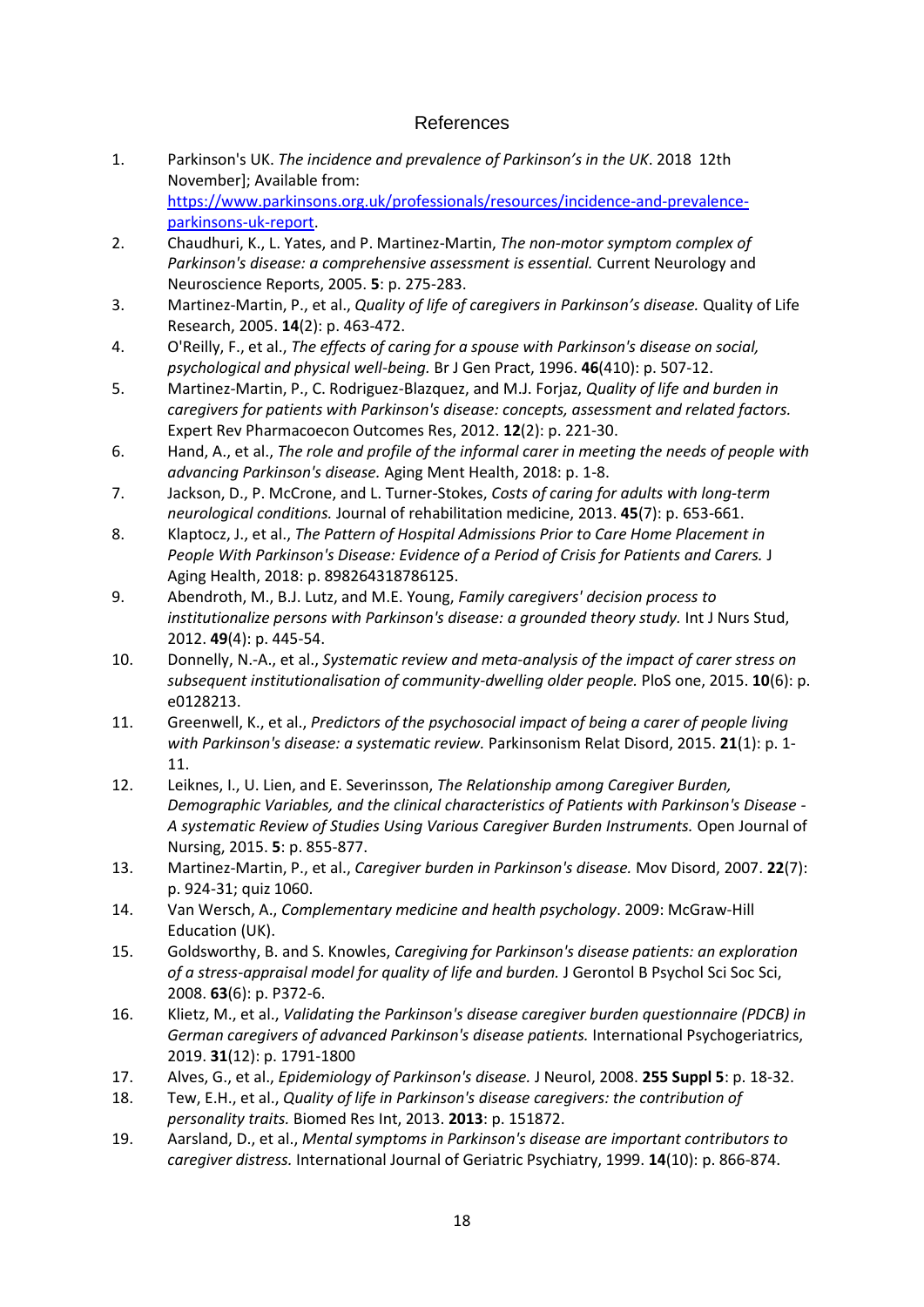- 20. Schrag, A., et al., *Caregiver-burden in parkinson's disease is closely associated with psychiatric symptoms, falls, and disability.* Parkinsonism Relat Disord, 2006. **12**(1): p. 35-41.
- 21. Leiknes, I., et al., *Caregiver distress associated with neuropsychiatric problems in patients with early Parkinson's disease: the Norwegian ParkWest study.* Acta Neurol Scand, 2010. **122**(6): p. 418-24.
- 22. Rosqvist, K., *Satisfaction with Care in Late Stage Parkinson's Disease.* Parkinson's Disease, 2019.
- 23. Trapp, S., *Family cohesion, burden, and health-related quality of life among Parkinson's disease caregivers in Mexico.* International Psychogeriatrics, 2019. **31**(7): p. 1039-1045
- 24. Schmotz, C., Richinger, C., & Lorenzl, S. *High burden and depression among late-stage idiopathic Parkinson disease and progressive supranuclear palsy caregivers. Journal of* Geriatric Psychiatry and Neurology, 2017. **30**(5): p. 267-272
- 25. Klietz, M., et al., *Impaired quality of life and need for pallitative care in a German cohort of advanced Parkinson's disease patients.* Frontiers in neurology, 2018. 9: p. 120
- 26. van der Steen, J. T., et al., *Dementia and Parkinson's disease: similar and divergent challenges in providing palliative care,* 2019. 10: p. 54
- 27. Leiknes, I., U. Lien, and E. Severinsson, *The Relationship among Caregiver Burden, Demographic Variables, and the Clinical Characteristics of Patients with Parkinson's Disease: A Systematic Review of Studies Using Various Caregiver Burden Instruments.* Open Journal of Nursing, 2015. **5**: p. 855-877.
- 28. Wanless, D., et al., *Wanless social care review: securing good care for older people, taking a long-term view*. 2006: King's Fund.
- 29. Goetz, C.G., et al., *Movement Disorder Society‐sponsored revision of the Unified Parkinson's Disease Rating Scale (MDS‐UPDRS): process, format, and clinimetric testing plan.* Movement Disorders, 2007. **22**(1): p. 41-47.
- 30. Mahoney, F. and D. Barthel, *Functional evaluation: The Barthel Index.* Maryland State Medical Journal, 1965. **14**: p. 61-65.
- 31. Nasreddine, Z.S., et al., *The Montreal Cognitive Assessment, MoCA: a brief screening tool for mild cognitive impairment.* Journal of the American Geriatrics Society, 2005. **53**(4): p. 695- 699.
- 32. Zigmond, A. and R. Snaith, *The Hospital Anxiety and Depression Scale.* Acta Neurologica Scandinavica, 1983. **67**: p. 361-370.
- 33. Marinus, J., et al., *Development of a questionnaire for sleep and sleepiness in Parkinson's disease.* Sleep, 2003. **26**: p. 1049-1054.
- 34. Chaudhuri, K.R., et al., *The metric properties of a novel non-motor symptoms scale for Parkinson's disease: Results from an international pilot study.* Mov Disord, 2007. **22**(13): p. 1901-11.
- 35. Jenkinson, C., et al., *The Parkinson's Disease Questionnaire (PDQ-39): development and validation of a Parkinson's disease summary index score.* Age and Ageing, 1997. **26**(5): p. 353-357.
- 36. Cummings, J.L., et al., *The Neuropsychiatric Inventory - Comprehensive Assessment of Psychopathology in Dementia.* Neurology, 1994. **44**(12): p. 2308-2314.
- 37. Teri, L., et al., *Assessment of Behavioral-Problems in Dementia - the Revised Memory and Behavior Problems Checklist.* Psychology and Aging, 1992. **7**(4): p. 622-631.
- 38. Jenkinson, C., et al., *The development and validation of a quality of life measure for the carers of people with Parkinson's disease (the PDQ-Carer).* Parkinsonism Relat Disord, 2012. **18**(5): p. 483-7.
- 39. Marinus, J., et al., *Development of a questionnaire for sleep and sleepiness in Parkinson's disease.* Sleep, 2003. **26**: p. 1049-1054.
- 40. Carver, C.S., *You want to measure coping but your protocol's too long: consider the brief COPE.* Int J Behav Med, 1997. **4**(1): p. 92-100.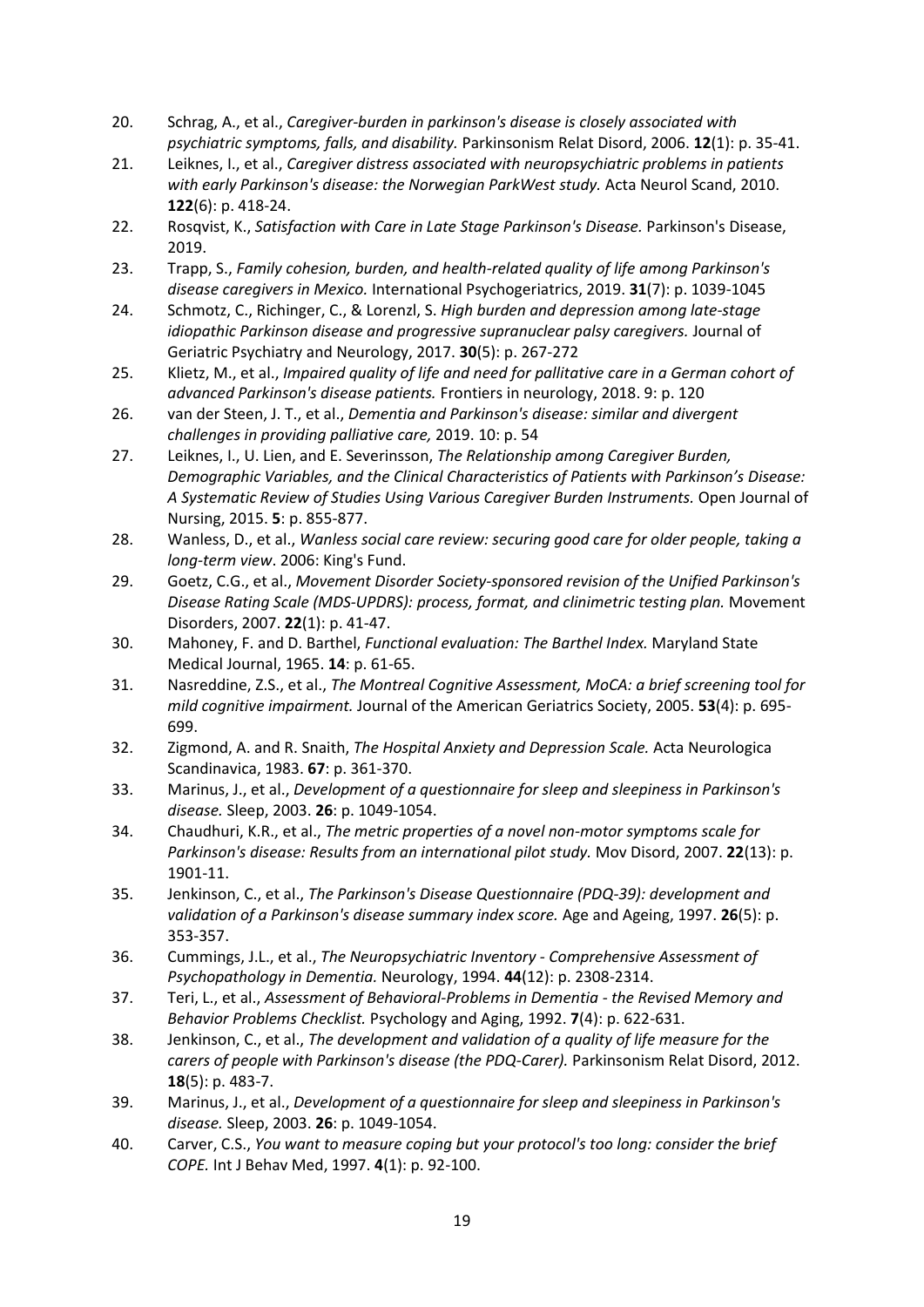- 41. Cohen, S. and H.M. Hoberman, *Positive Events and Social Supports as Buffers of Life Change Stress.* Journal of Applied Social Psychology, 1983. **13**(2): p. 99-125.
- 42. Hendrick, S.S., *A Generic Measure of Relationship Satisfaction.* Journal of Marriage and the Family, 1988. **50**(1): p. 93-98.*.* Journal of Applied Social Psychology, 1983. **13**(2): p. 99-125.
- 43. Rosenberg, M., *Rosenberg self-esteem scale (SES).* Society and the adolescent self-image, 1965.
- 44. Scheier, M.F., C.S. Carver, and M.W. Bridges, *Distinguishing optimism from neuroticism (and trait anxiety, self-mastery, and self-esteem): a reevaluation of the Life Orientation Test.* Journal of personality and social psychology, 1994. **67**(6): p. 1063.
- 45. Novak, M. and C. Guest, *Application of a multidimensional caregiver burden inventory.* Gerontologist, 1989. **29**(6): p. 798-803.
- 46. Thornton, M. and S.S. Travis, *Analysis of the reliability of the modified caregiver strain index.* The Journals of Gerontology Series B: Psychological Sciences and Social Sciences, 2003. **58**(2): p. S127-S132.
- 47. Creswell, J.W., *Research design: qualitative, quantitative, and mixed methods approaches.* 2014.
- 48. Braun, V. and V. Clarke, *Using thematic analysis in psychology.* Qualitative research in psychology, 2006. **3**(2): p. 77-101.
- 49. Hand, A., Oates, L. L, Gray, W. K., & Walker, R. W. *The role and profile of the informal carer in meeting the needs of people with advancing Parkinson's disease.* Aging & Mental Health, 2018. **23**(3): p. 337-344
- 50. Hand, A., et al., *Understanding the care needs and profile of people living at home with moderate to advanced stage Parkinson disease.* Journal of geriatric psychiatry and neurology, 2018. **31**(5): p. 237-247.
- 51. Carter, J.H., et al., *Living with a person who has Parkinson's disease: the spouse's perspective by stage of disease.* Movement disorders: official journal of the Movement Disorder Society, 1998. **13**(1): p. 20-28.
- 52. Carod-Artal, F.J., et al., *Burden and health-related quality of life among caregivers of Brazilian Parkinson's disease patients.* Parkinsonism & related disorders, 2013. **19**(11): p. 943-948.
- 53. Agrawal, V., et al., *Predictors of caregivers' burden of Parkinson's disease in India: experience of a tertiary care center in India.* Journal of Parkinsonism & Restless Legs Syndrome, 2012. **2**: p. 59.
- 54. Schmotz, C., C. Richinger, and S. Lorenzl, *High burden and depression among late-stage idiopathic Parkinson disease and progressive supranuclear palsy caregivers.* Journal of Geriatric Psychiatry and Neurology, 2017. **30**(5): p. 267-272.
- 55. Kudlicka, A., L. Clare, and J.V. Hindle, *Quality of life, health status and caregiver burden in Parkinson's disease: relationship to executive functioning.* International Journal of Geriatric Psychiatry, 2014. **29**(1): p. 68-76.
- 56. Oguh, O., et al., *Caregiver strain in Parkinson's disease: national Parkinson Foundation Quality Initiative study.* Parkinsonism & related disorders, 2013. **19**(11): p. 975-979.
- 57. Shin, H., et al., *Factors contributing to spousal and offspring caregiver burden in Parkinson's disease.* European neurology, 2012. **67**(5): p. 292-296.
- 58. Kim, K.S., et al., *Subjective and objective caregiver burden in Parkinson's disease.* Journal of Korean Academy of Nursing, 2007. **37**(2): p. 242-248.
- 59. Schrag, A., et al., *Caregiver-burden in Parkinson's disease is closely associated with psychiatric symptoms, falls, and disability.* Parkinsonism & related disorders, 2006. **12**(1): p. 35-41.
- 60. Thommessen, B., et al., *The psychosocial burden on spouses of the elderly with stroke, dementia and Parkinson's disease.* International journal of geriatric psychiatry, 2002. **17**(1): p. 78-84.